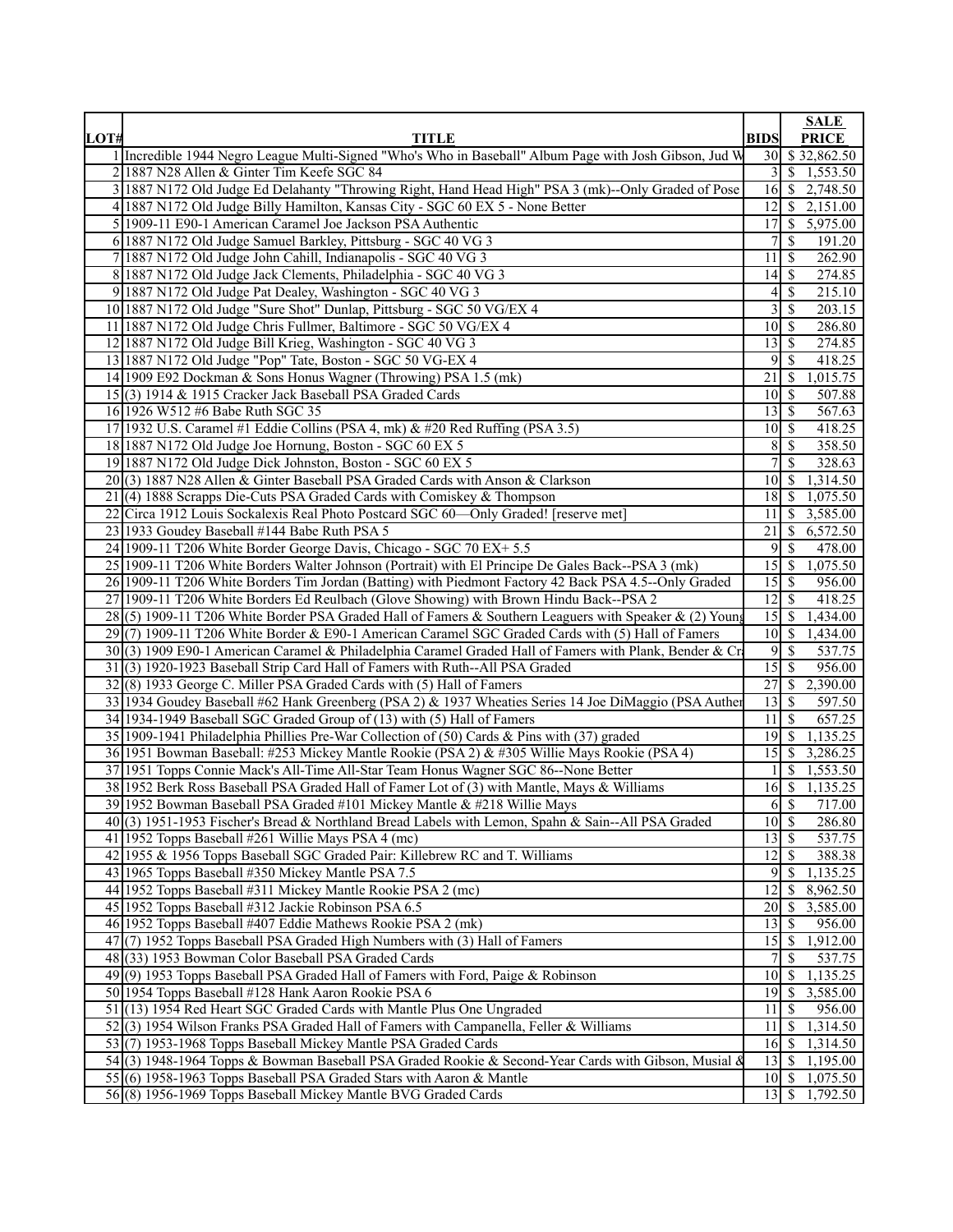| 57(10) 1956-1973 Topps Baseball Aaron, Mantle & Mays PSA Graded Cards                                       | $11 \mid $1,434.00$                              |  |
|-------------------------------------------------------------------------------------------------------------|--------------------------------------------------|--|
| 58 1963 Topps Baseball #537 Pete Rose Rookie PSA 7                                                          | 15 \$ 1,673.00                                   |  |
| 59(5) 1969 Topps Baseball BVG Graded Hall of Famers with Both Mantle Variations                             | $\overline{10}$ \$ 1,553.50                      |  |
| 60 Wade Boggs & Tony Gwynn PSA GEM MINT 10 Graded Rookies Lot of (10)                                       | 8<br><sup>\$</sup><br>567.63                     |  |
| 61 1980-1992 Baseball PSA Graded Hall of Famers & Stars Lot of (38)                                         | $\mathbb{S}$<br>4<br>418.25                      |  |
| 62 1981-1992 Baseball Graded PSA MINT 9 Hall of Famers & Stars Lot of (41)                                  | 5<br>$\overline{\mathcal{S}}$<br>478.00          |  |
| 63 1982-1990 Baseball Hall of Fame PSA GEM MINT 10 Graded Cards Group of (31) with Several Rookies          | $\overline{12}$ \ \$ 1,015.75                    |  |
| 64 1981-1997 Baseball PSA GEM MINT 10 Graded Stars Lot of (47) with (12) Griffey Jr.                        | 12 <br>$\mathcal{S}$<br>836.50                   |  |
| 65 1993 Derek Jeter PSA GEM MINT 10 Graded Rookies Lot of (5)                                               | $\mathbb{S}$<br>4 <sup>1</sup><br>418.25         |  |
| 66 1933 Goudey Baseball Near Set of (237/240) Cards with (5) PSA Graded Stars                               | 18 \$ 8,365.00                                   |  |
| 67 1934 Goudey Baseball Complete Set (96/96) with (3) PSA Graded                                            | $\overline{18}$ \ \$ 3,585.00                    |  |
| 68 1934-1936 Diamond Stars #1-96 Set with (4) PSA Graded Stars Plus #36 Lombardi Error                      | $16 \mid $2,629.00$                              |  |
| 69 1931 W517 Complete Set of (54) Cards Plus (6) Variations and Uncut Strip with (8) Graded                 | 17 \$ 2,509.50                                   |  |
|                                                                                                             |                                                  |  |
| 70 1941 Play Ball Complete Set of (72) Cards with (4) PSA Graded Keys                                       | 13 \$ 2,390.00                                   |  |
| 71 1948-49 Leaf Baseball Near Master Set with (98/98) Base Cards Plus Most Variations & (4) PSA Graded Sta  | 22 \$15,535.00                                   |  |
| 72 1950 Bowman Baseball Complete Set (252/252)                                                              | $\overline{9}$<br>\$1,135.25                     |  |
| 73 1952 Topps Baseball Complete Low (#1-310) Run                                                            | 13<br>\$7,767.50                                 |  |
| 74 1950 Bowman Baseball Complete Set (252/252) Plus (45) "No Copyright" Variations                          | <sup>S</sup><br><sup>6</sup><br>956.00           |  |
| 75 1951 Bowman Baseball Near Set of (322/324) Cards                                                         | $\overline{15}$ \ $\overline{\$}$ 1,912.00       |  |
| 76 1951 Bowman Baseball Near Set (318/324)                                                                  | $12 \mid$ \$ 1,434.00                            |  |
| 77 1951 Topps Baseball Red Backs & Blue Backs Complete Sets of (52) Cards Each                              | $\overline{16}$ \$ 1,553.50                      |  |
| 78 1952 Bowman Baseball Complete Set of (252) Cards Plus #248 Werle Variation                               | $\overline{S}$ 1,015.75<br>7                     |  |
| 79 1953 Topps Baseball Complete Set of (274/274) Cards                                                      | 10 \$ 1,314.50                                   |  |
| 80 1953 Topps Baseball Complete Set (274/274) with (4) PSA Graded Stars                                     | $\overline{16}$ \ \$ 3,286.25                    |  |
| 81 1953 Bowman Color Baseball Complete Set (160/160) with (4) PSA Graded Stars                              | $13 \begin{array}{ l} 3 & 2,390.00 \end{array}$  |  |
| 82 1954 Topps Baseball Complete Set of (250/250) Cards with PSA 4 Aaron Rookie                              | 15 \$ 2,031.50                                   |  |
| 83 1954 Topps Baseball Complete Set of (250) Cards                                                          | $\overline{11}$ \$ 1,195.00                      |  |
| 84 1954 Bowman Baseball Complete Set of (224) Cards with (4) PSA Graded Stars Plus #66 Ted Williams         | 17<br>\$1,912.00                                 |  |
| 85 1954 Dan-Dee Potato Chips Complete Set of (29) Cards with PSA 4 Thomas SP                                | 11<br>\$1,434.00                                 |  |
| 86 1954 Red Heart Dog Food Complete Set (33/33) with (6) PSA Graded                                         | $\overline{12}$ \ $\overline{\phantom{1}314.50}$ |  |
| 87 Rare 1954 Dixie Lids Master Set (36) on Two Uncut Sheets                                                 | $\overline{\$}$ 1,314.50<br>12                   |  |
| 88 1955 Topps Baseball Complete Set of (206/206) Cards                                                      | 7 <sup>1</sup><br>$\frac{1}{2}$ 1,015.75         |  |
| 89 1955 Topps Baseball Complete Set of (206) Cards with (4) PSA Graded Stars                                | $\overline{18}$ \ \$ 2,151.00                    |  |
| 90 1955 Bowman Baseball Complete Set (320/320) Plus (2) Variations                                          | \$1,314.50<br>11 I                               |  |
| 91 1956 Topps Baseball Near Set of (295/340) with Clemente & Mays                                           | $13 \mid$ \$<br>836.50                           |  |
| 92 1956 Topps Baseball Near Master Set of (340/340) Cards Plus All Team Card Variations & One Checklist     | $10 \mid $1,195.00$                              |  |
| 93 1957 Topps Baseball Complete Set (407/407) Plus (2) Checklist/Contest Cards                              | $\overline{21}$ \$ 3,883.75                      |  |
| 94 1958 Topps Baseball Complete Set of (494/494) with (17) Variations                                       | $\overline{10}$ \$ 1,673.00                      |  |
| 95 1958 Hires Root Beer Complete Set (66/66) with Tabs                                                      | \$2,390.00<br>17 <sup>1</sup>                    |  |
| 96 1960 Topps Baseball Complete Set (572/572)                                                               | 1,673.00<br>8<br>-S                              |  |
| 97 1960 & 1961 Fleer Greats Complete Sets with (5) PSA Graded Stars                                         | $\overline{14}$ \$<br>896.25                     |  |
| 98 1961 Topps Baseball Near Set of (550/587) Cards                                                          | $6 \mid $1,434.00$                               |  |
| 99 1961 Topps Baseball Near Set (529/587)                                                                   | $\overline{1,075.50}$<br> 12                     |  |
| 100 1962 Topps Baseball Near Master Set of (598/598) Cards Plus (11/14) Recognized Variations               | $10 \begin{array}{ c} 3 \\ 2,031.50 \end{array}$ |  |
| 101 1960-1963 Fleer Baseball Complete Set Run                                                               | \$<br>776.75<br>7                                |  |
| $102(6)$ 1960-1964 Baseball Oddball Complete Sets                                                           | 15<br>\$1,195.00                                 |  |
| 103 1963 Topps Baseball Near Set of (557/576) Cards with Most Major Stars                                   | 11<br><sup>\$</sup><br>1,912.00                  |  |
| 104 1964 Topps Baseball Giants Complete PSA Graded Set of (60) Cards                                        | $\overline{\mathcal{S}}$<br>13<br>776.75         |  |
| 105 1966 Topps Baseball Complete Set (598/598) Plus (316) Duplicates                                        | 17<br>$\sqrt{3}$<br>2,151.00                     |  |
| 106 1968 Topps Baseball Complete Set (598/598) with PSA Graded Bench & Ryan Rookies                         | 14<br>$\overline{1,673.00}$                      |  |
| 107 (20) 1964-1983 Baseball Oddball Complete Sets Plus (519) 1934-1978 Oddball Singles with Several Hall of | 21<br>\$<br>2,509.50                             |  |
| 108(3) 1975 Hostess Twinkies Baseball Uncut Sheet Sets with Proof                                           | 9<br>\$<br>388.38                                |  |
| 109 (14) 1973-1979 Topps & O-Pee-Chee Multi-Sport Complete/Near Sets                                        | 19<br>$\mathbb{S}$<br>2,629.00                   |  |
| 110 1961 Peters Meats Minnesota Twins Complete Set of (26) Panels                                           | <sup>\$</sup><br>1,075.50<br>11                  |  |
| 111 1963 Fleer Baseball Complete Set (67/67) with (2) PSA Graded                                            | $\overline{\mathcal{S}}$<br>717.00<br>11         |  |
| 112 1964 Topps Baseball Near Set of (544/587) Cards Plus One Variation-Sharp!                               | 15<br>$\sqrt{\frac{2}{\pi}}$<br>1,195.00         |  |
| 113 1964 Auravision Records Baseball Hoard with (5) Complete Sets Plus (148) Duplicates Including (77) Mays | 19<br>$\mathbb S$<br>1,553.50                    |  |
| 114 1970 Topps Baseball Near Set (716/720)                                                                  | 18<br>$\mathbb{S}$<br>597.50                     |  |
|                                                                                                             |                                                  |  |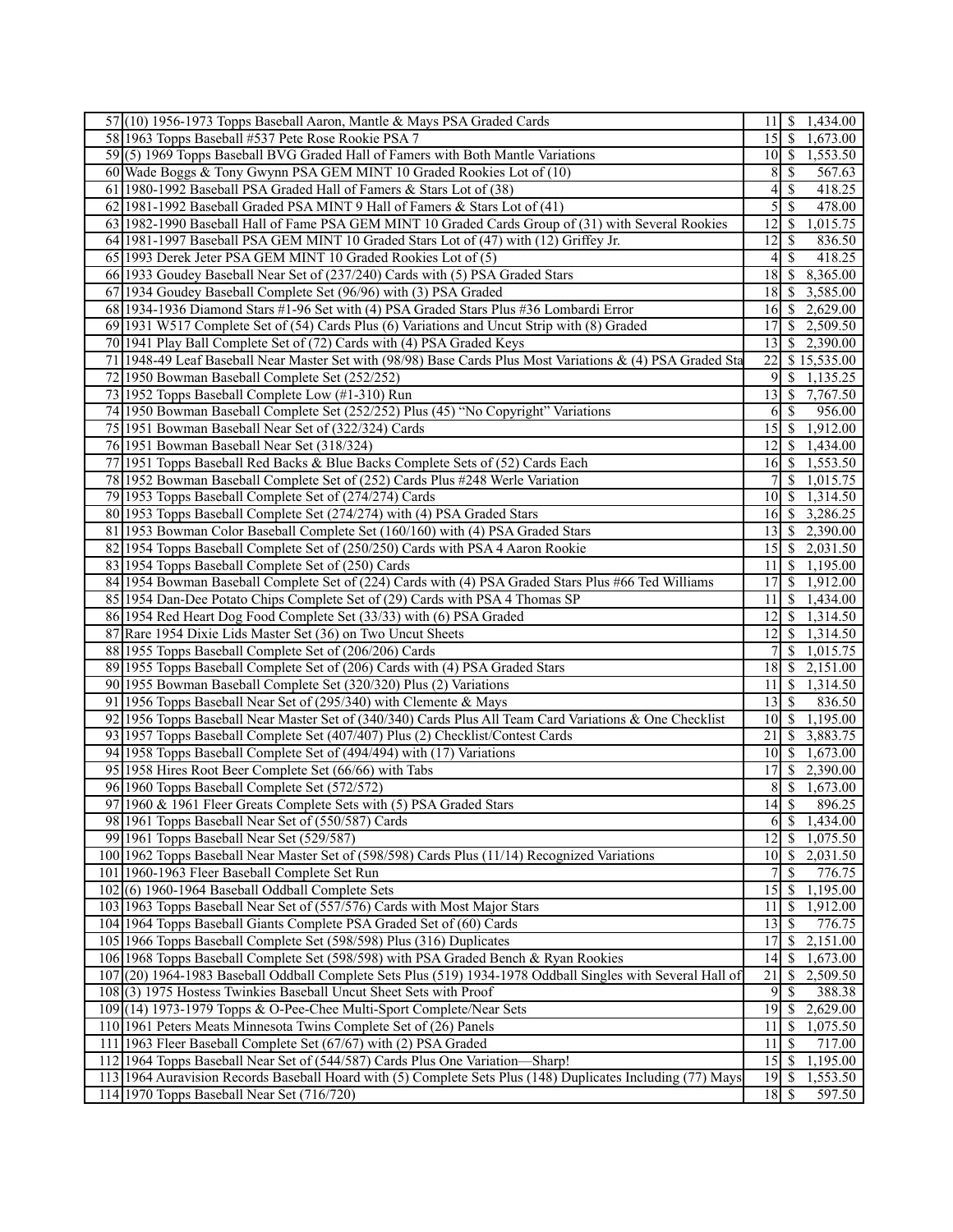|     | 115 1977 Topps Baseball Cloth Sticker Uncut Sheet with (2) Sets                                                |                             |               | 298.75              |
|-----|----------------------------------------------------------------------------------------------------------------|-----------------------------|---------------|---------------------|
|     | 116 1980-1989 Baseball Complete Set Lot of (31)                                                                | 11                          | -S            | 448.13              |
| 117 | (6) 1986-1988 Topps Baseball Tiffany Factory Sealed Sets                                                       | $16 \overline{\smash{)}\,}$ |               | 657.25              |
|     | 118 (53) 1911 T205 Gold Borders with (15) Hall of Famers & (7) Shortprints/Variations                          | 28                          | S             | 2,509.50            |
|     | 119 (45) 1911 T205 Gold Border Singles—All Different                                                           | 23                          | -S            | 1,553.50            |
|     | $120(18)$ 1909-11 T206 White Borders with (9) Hall of Famers                                                   | 13                          | - \$          | 1,553.50            |
|     | 121 1909-11 T206 White Border Singles (40)                                                                     | 14                          | S             | 567.63              |
| 122 | (4) 1910-11 T3 Turkey Red Cabinets with McGraw $&$ Speaker                                                     | $18$ $\sqrt{5}$             |               | 717.00              |
|     | 123 1927 E210 Type I York Caramels Lot (63) Including (17) Hall of Famers Featuring (3) Tris Speaker           | $20$   \$                   |               | 1,673.00            |
|     | 124 1909-13 M101-2 Sporting News Supplements Lot (21) Including Evers                                          | 8                           | S             | 274.85              |
|     | 125 1914 B18 Blankets High-Grade Lot (31)                                                                      | 17                          | -\$           | 776.75              |
|     | 126 1920s Chicago "Black Sox" Strip Cards Lot (8) Including Joe Jackson                                        | 18                          | - \$          | 2,509.50            |
|     | 127 1909-1941 Pre-War Baseball Grab Bag of (15) Cards with (8) Hall of Famers                                  | $101$ S                     |               | 418.25              |
|     |                                                                                                                |                             |               |                     |
|     | 128 1933 R305 Tattoo Orbit Group of (10) Different with Dean                                                   |                             |               | 478.00              |
|     | 129 1934 R310 Butterfinger Premiums Hall of Famer Lot (6)                                                      | 6                           | $\mathcal{S}$ | 250.95              |
|     | 130 1880s H804-7A "Merchant's Gargling Oil Series" Trade Cards Complete Set (5)                                | 6                           | \$            | 227.05              |
|     | 131 1909-1950 Baseball & Non-Sport Grab Bag (198)                                                              | 12                          | -\$           | 448.13              |
|     | 132 1937-38 Dixie Lids Lot (6) Including (5) Hall of Famers                                                    | $\overline{\mathbf{3}}$     | $\mathcal{S}$ | 143.40              |
|     | 133 (115) 1933 Goudey Baseball & World Wide Gum Singles with (14) Hall of Famers                               | 9                           | \$            | 956.00              |
|     | 134 (253) 1933-1935 Goudey Baseball Singles with (28) Hall of Famers & (7) Graded                              | 11                          | -\$           | 1,434.00            |
|     | 135 1909-1941 Pre-War Baseball Grab Bag of (100) Items with Several Hall of Famers & 1938 "Our National Ga     | $16 \mid S$                 |               | 1,434.00            |
|     | 136 (284) 1939-1941 Play Ball Baseball Cards with (22) Hall of Famers--All Different                           | <sup>10</sup>               | -\$           | 956.00              |
|     | 137 1910-1957 Baseball Magazine Player Posters Lot (40) Including Hall of Famers                               | 7                           | $\mathcal{S}$ | $\overline{537.75}$ |
|     | 138 1920s-60s Exhibit Cards Lot (163) Including 38 Hall of Famers                                              | 7                           | \$            | 657.25              |
|     | 139 (16) 1934 Butterfinger R310 Premiums with (7) Hall of Famers Including Dean & Gehrig                       | 10                          | \$            | 597.50              |
|     | 140 1930s "R" Premiums Lot of (84) Including (19) Hall of Famers                                               | $12$   \$                   |               | 507.88              |
|     | 141 1934-36 Diamond Stars Reverse-Only Uncut Sheet (30 Cards) Including 10 Hall of Famers                      | 6                           | $\mathbb{S}$  | 250.95              |
|     | 142 1936 R313 National Chicle Fine Pen Premiums Lot (25) Including Simmons and Traynor                         | 6                           | \$            | 274.85              |
|     | 143 (58) 1936-1937 National Chicle Fine & Goudey Wide Pens with (12) Hall of Famers                            | 7                           | -S            | 250.95              |
|     | 144 1948-49 Leaf Baseball Assortment of (37) Different with (5) Hall of Famers Including Wagner                | 16S                         |               | 1,314.50            |
|     | 145 1949-1956 Topps & Bowman Baseball Collection of (181) Cards with Many Stars                                | 16 <sup> </sup>             | -S            | 1,434.00            |
|     | 146 (85) Different 1951 Bowman Baseball Singles—Sharp!                                                         | $18$ $\sqrt{5}$             |               | 1,314.50            |
| 147 | Rare 1948 Bowman Baseball Blank-Back Proof Cards Partial Set (32/48)                                           | 9                           | \$            | 537.75              |
|     | 148 1952 Topps Baseball High Number Group of (39) Different with Campanella                                    | 18                          | S             | 2,987.50            |
|     | 149 1952 Topps Baseball High Number Assortment of (23) Different                                               | 15                          | 8             | 2,270.50            |
|     | 150 1952 Topps Baseball High Numbers Group of (13) Different                                                   | 21                          | \$            | 2,390.00            |
|     | 151 1952 Topps Baseball High Number Group of (12) Different with Reese                                         | 17                          | S             | 1,673.00            |
|     | 152 1952 & 1953 Topps Baseball Starter Sets with Many Hall of Famers and Stars                                 | 14                          | l S           | 1,673.00            |
|     | 153 1952-1954 Topps Baseball Lot (231) Including (13) Hall of Famers                                           | 12                          | \$            | 836.50              |
|     | 154 1952-1955 Multi/Non-Sport Shoebox Collection of (196) Cards with Paige                                     | $\overline{9}$              | S             | 1,195.00            |
|     | 155 1949-1955 Bowman Baseball Collection of (660) Cards with 1955 Partial Set (264/320) Including Mantle       | $18\overline{3}$            |               | 1,792.50            |
|     | 156 1948-1955 Bowman Baseball New York Yankees Collection of (112) Different with Berra RC & Mantle            |                             |               | 1,434.00            |
| 157 | 1950-1955 Bowman Baseball Group of (603) Cards                                                                 | 9                           | \$            | 1,015.75            |
|     | 158 1955 Topps Stamps Chuck Diering - SGC Authentic - First Offered!                                           | 20                          | $\mathcal{S}$ | 2,031.50            |
|     | 159 1952 Coca-Cola Playing Tips Test Card - Willie Mays                                                        |                             |               | 776.75              |
|     | 160(3) 1953-55 Dormand 9x12 Postcards of Mickey Mantle & Phil Rizzuto                                          | 10                          | -\$           | 418.25              |
|     | 161 (13) 1952-1955 Dormand Postcards with Campanella Plus 1966 East Hill Pirates Set                           | $\mathfrak{S}$              | <sup>\$</sup> | 250.95              |
|     | 162 1955 Topps Baseball Collection (226) Including (14) Hall of Famers with Koufax & Killebrew Rookies         | 16                          | $\mathcal{S}$ | 1,075.50            |
|     | 163(7) 1955 Rodeo Meats Kansas City Athletics with Boudreau & Shantz                                           | $\overline{9}$              | -\$           | 956.00              |
|     | 164(21) 1956 Topps Baseball Pins with (3) Hall of Famers Including Mays & J. Robinson                          | 6                           | \$            | 478.00              |
|     | 165 1954-1970 Topps Baseball Hall of Fame Key & Rookie Cards (11) with Aaron, Koufax & Mays                    | 7                           | \$            | 657.25              |
|     | 166 1950-1975 Topps & Bowman Baseball Grab Bag with Many Stars Including Paige (27)                            | $\overline{15}$             | $\mathcal{S}$ | 836.50              |
|     | 167 1956 Topps Baseball "Gray Backs" Collection (331) Including (27) Hall of Famers with Aaron & Clemente a    | 15                          | -\$           | 1,912.00            |
|     | 168 1956 Topps Baseball "White Backs" Group of (169) Cards Including (14) Hall of Famers with Mantle & Kou     | 14                          | \$            | 1,135.25            |
|     | 169 1954-1957 Topps Baseball Starter Set Run with Several Stars Including Koufax & Killebrew Rookies           | $\overline{25}$             | -\$           | 3,883.75            |
|     | 170 1957 Topps Baseball Singles Collection (609) Including Hall of Famers, (35) Fourth Series & (3) Contest Ca | 6                           | -\$           | 1,195.00            |
|     | 171 1957 Topps Baseball Partial Set of (311/407) Cards With (33) Graded Including Stars                        | $13 \mid$ \$                |               | 896.25              |
|     | 172 1958 Topps Baseball Singles Collection (582) Including Several Hall of Famers                              | $8$ $\sqrt{5}$              |               | 1,075.50            |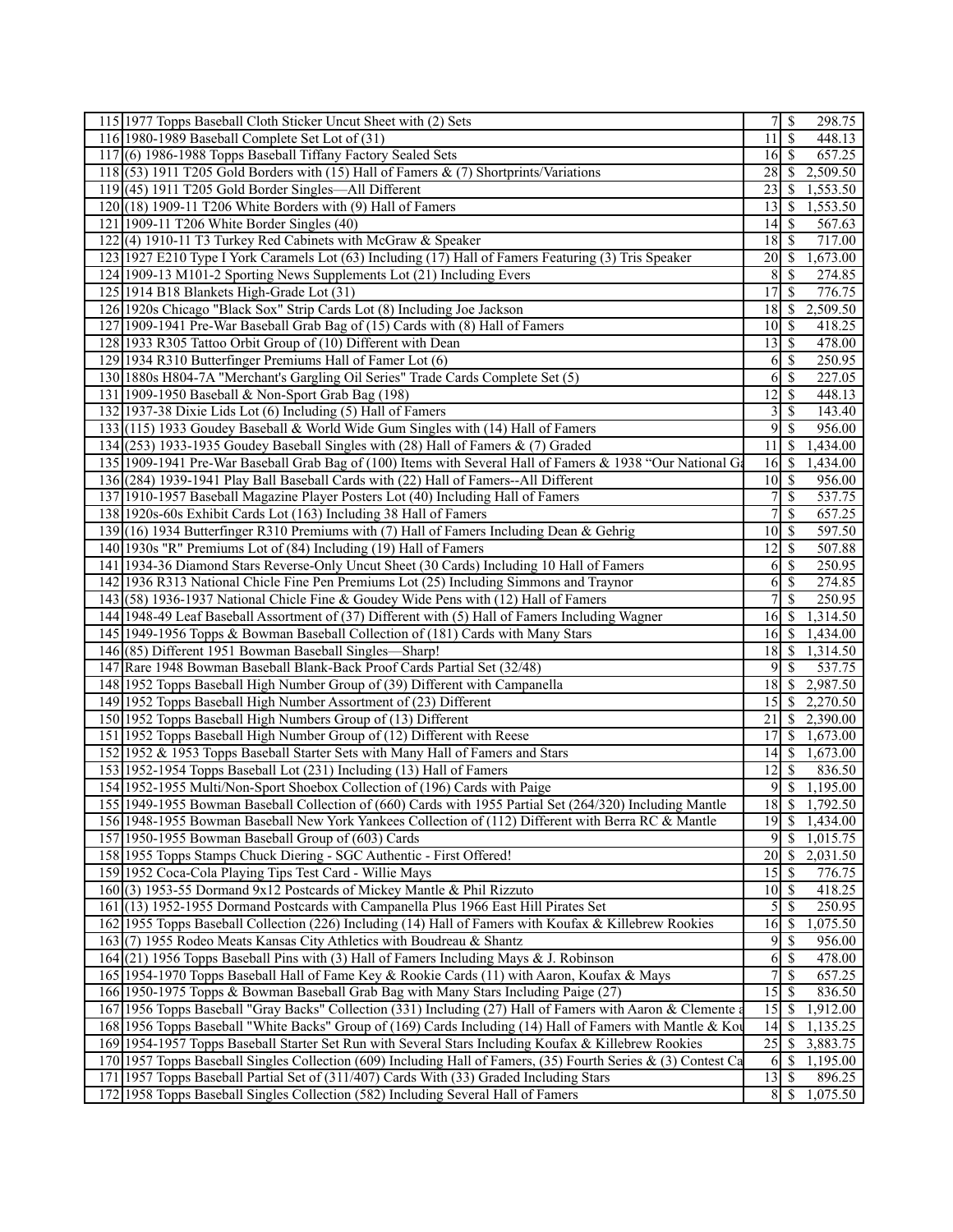| 173 Incredible 1958 Topps Baseball Hoard with Partial Set (404/498) Plus (878) Duplicates—Loaded!           |                              |                          | 4,780.00 |
|-------------------------------------------------------------------------------------------------------------|------------------------------|--------------------------|----------|
| 174 1952-1959 Topps New York Yankees Collection of (182) Different with Many Stars                          | $20$   \$                    |                          | 1,673.00 |
| 175 1959 Topps Baseball Group (596) Including Numerous Hall of Famers and High Series Cards                 | $19$ $\sqrt{5}$              |                          | 1,195.00 |
| 176 1959 & 1960 Topps Baseball Partial Sets with Many Stars                                                 | 7                            | \$                       | 1,314.50 |
| 177 1960 Topps Baseball High-Grade Lot (614) Including Numerous Hall of Famers & (26) High Numbers--Sha     | 22                           | S                        | 1,673.00 |
| 178 1960 Topps Baseball Partial Set of (459/572) Cards                                                      |                              |                          | 1,673.00 |
| 179 1961 Topps Baseball Group (392) Including Several Hall of Famers                                        | 11                           | -S                       | 717.00   |
| 180 1962 Topps Baseball Collection of (577) Cards Including (8) Brock & Perry Rookies and (56) High Numbers | 15                           | -S                       | 1,792.50 |
| 181 1963 Topps Baseball Group of (603) Cards Including Hall of Famers                                       | 4                            | <sup>\$</sup>            | 776.75   |
| 182 1964 Topps Baseball High-Grade Lot (381) Including Numerous Hall of Famers                              | 15                           | <sup>\$</sup>            | 1,314.50 |
| 183 1965 Topps Baseball Singles Group of (612) Cards with (8) Carlton, Hunter & Perez Rookies               | 32                           | S                        | 2,868.00 |
|                                                                                                             | 23                           | - \$                     |          |
| 184 1966 Topps Baseball High-Grade Collection (575) with Several Hall of Famers & (32) High Numbers--Shar   | 16                           |                          | 1,792.50 |
| 185 1957-1974 Topps Baseball Shoebox Collection of (1169) Cards—Absolutely Loaded with Hall of Famers &     |                              | - \$                     | 4,780.00 |
| 186 1955-1975 Topps Baseball Hall of Fame Rookies (30) with Clemente, Koufax & Ryan—Loaded!                 | 17                           | <sup>\$</sup>            | 2,748.50 |
| 187 1956-1973 Topps Baseball Aaron, Clemente, Koufax, Mantle & Mays Collection of (48) Cards                | 20                           | -S                       | 2,270.50 |
| 188 (119) 1957-1974 Mostly Topps Baseball Hall of Famers, Stars & Key Cards                                 | 14 <sub>1</sub>              | - \$                     | 1,673.00 |
| 189 1939-1966 Baseball Exhibits Collection of (304) Cards with Several Hall of Famers & Shortprints         | 7                            | \$                       | 507.88   |
| 190 1887-Modern Baseball Grab Bag of (160) Cards with 1963 Topps Pete Rose Rookie                           | 17                           | S                        | 956.00   |
| 191 1962 & 1968 Topps Baseball Partial Sets with Many Stars                                                 | 28                           | S                        | 2,509.50 |
| 192 1909-1983 Baseball Shoebox Collection of (93) Cards with Several Oddball Stars                          | 11                           | <sup>\$</sup>            | 776.75   |
| 193(1043) 1958-1971 Topps Baseball Cards from Vending with High Numbers                                     | 20                           | <sup>\$</sup>            | 3,585.00 |
| 194 1956-1980 Topps Baseball Hall of Famers & Stars (344)—Loaded!                                           | 15                           | -S                       | 1,792.50 |
| 195 (5) 1959-1968 Topps Mickey Mantle Cards with (1) PSA Graded                                             | 6                            | -\$                      | 418.25   |
| 196 1957-1971 Topps Baseball Collection of (1582) Cards with Mantle                                         | 15                           | -\$                      | 896.25   |
| 197 (210) 1960-1973 Topps Baseball Cards—Loaded with Hall of Famers & Stars Including (6) Mantle            | 9                            | $\mathbb{S}$             | 1,075.50 |
| 198 1960s-70s Topps Inserts Collection (410) Items Including Numerous Hall of Famers                        | $\overline{19}$              | $\mathsf{S}$             | 896.25   |
| 199 1948-1969 Philadelphia Phillies Oddball Grab Bag of (41) with (10) Graded                               | 8                            | -S                       | 358.50   |
| 200 1967 Topps Baseball High-Grade Collection (329) Including Several Hall of Famers                        | 15                           | \$                       | 836.50   |
| 201 1968 Topps Baseball High-Grade Lot (472) Including Hall of Famers & Stars--Sharp!                       | $\overline{13}$              | $\mathbf{\$}$            | 717.00   |
| 202 1969 Topps Baseball High-Grade Collection (577) Including Several Hall of Famers--Sharp!                | 9                            | <sup>\$</sup>            | 836.50   |
| 203 1960-1974 Topps Baseball New York Yankees Collection of (415) Different with Several Stars              | 16                           | S                        | 1,434.00 |
| 204 1949-1981 Topps & Bowman Philadelphia Phillies Collection of (818) Cards                                | 4                            | <sup>5</sup>             | 567.63   |
| 205 (17,000+) 1970-1979 Topps Baseball Singles Hoard                                                        | 15                           | $\overline{\mathcal{S}}$ | 776.75   |
| 206 (67) 1952-1985 Topps Baseball Hall of Famers & Star Rookies with Aaron, Koufax RC & Mantle              | 11                           | $\mathcal{S}$            | 1,015.75 |
| 207 1966-1992 New York Yankees Complete/Near Team Set Collection of (72) with (4) Mantle                    | 17                           | $\mathbb{S}$             | 717.00   |
| 208 (40,000+) 1970s-1990s Baseball Singles Collection—Loaded with Hall of Famers & Stars                    |                              |                          | 956.00   |
| 209 1970 Topps Baseball High-Grade Collection (544) Including Numerous Hall of Famers and (76) High Numb    | 13                           | -\$                      | 956.00   |
| 210 1971 Topps Baseball High-Grade Collection (601) Including Several Hall of Famers & (40) High Numbers--  | 13                           | \$                       | 1,075.50 |
| 211 1972 Topps Baseball High-Grade Lot (645) Including Numerous Hall of Famers and (97) High Numbers--Sh    | 10 <sup>1</sup>              | <sup>\$</sup>            | 1,135.25 |
| 212 1963-1987 Topps Baseball Pete Rose Run of (35) Cards                                                    | 10 <sup>1</sup>              | \$                       | 1,195.00 |
| 213 1977 Hostess Twinkies Baseball Uncut Sheet                                                              | 7S                           |                          | 250.95   |
| 214 1980s-2000s Baseball Star and HOFer Card Collection of (17,500+) Including Rookies and Inserts          | $10 \mid$ \$                 |                          | 448.13   |
| $215(12)$ 1960-1969 Topps Baseball Christmas Rack Packs                                                     | $18 \overline{\smash{)}\,5}$ |                          | 717.00   |
| 216 1978 & 1979 O-Pee-Chee Baseball Unopened Wax Boxes                                                      | $\overline{20}$ \$           |                          | 1,792.50 |
| 217 1982 Topps Baseball & 1983 Topps Baseball Michigan Test Wax Boxes                                       | $16 \mid$ \$                 |                          | 537.75   |
| 218(5) 1948 Bowman Baseball Hall of Fame Rookies with Musial & Spahn                                        | 8                            | -S                       | 358.50   |
| 219 1951 Bowman Baseball #1 Whitey Ford Rookie & 1952 Bowman Baseball #218 Willie Mays                      | 17                           | S                        | 418.25   |
| 220 1970 Topps Baseball Supers High-Grade Lot (78) Including (29) Hall of Famers                            | 15                           | - \$                     | 537.75   |
| 221 1973 Topps Baseball High-Grade Lot (577) with Multiple Hall of Famers Including Clemente                | 9                            | \$                       | 388.38   |
| 222 1974 Topps Baseball Collection (599) Including Hall of Famers                                           |                              | $\mathbf{\$}$            | 179.25   |
| 223 1975 Topps Baseball Singles Collection (389) Including Brett & Yount Rookies                            | 8                            | \$                       | 250.95   |
| 224 1975 Topps Baseball Mini Collection of (628) Cards Including Hall of Famers & Stars                     | $\overline{c}$               | \$                       | 250.95   |
| 225 1975 Topps Advertising Poster                                                                           | 15S                          |                          | 448.13   |
| 226 1976 Topps Baseball Collection (559) Including Hall of Famers & Stars                                   | 2                            | -\$                      | 191.20   |
| 227 1977 Topps Baseball High-Grade Lot (656) Including Numerous Hall of Famers                              | $\overline{19}$              | -\$                      | 388.38   |
| 228 1977 Topps Baseball Cloth Stickers Lot (162) Including Numerous Hall of Famers                          | $13 \mid$ \$                 |                          | 358.50   |
| 229 1978 & 1979 Topps Baseball High-Grade Lot (787) Including Numerous Hall of Famers                       | $3\vert$                     | $\mathbb{S}$             | 203.15   |
| 230(49) Pre-War Baseball Hall of Fame Game-Used Cards with Mathewson                                        | 8S                           |                          | 776.75   |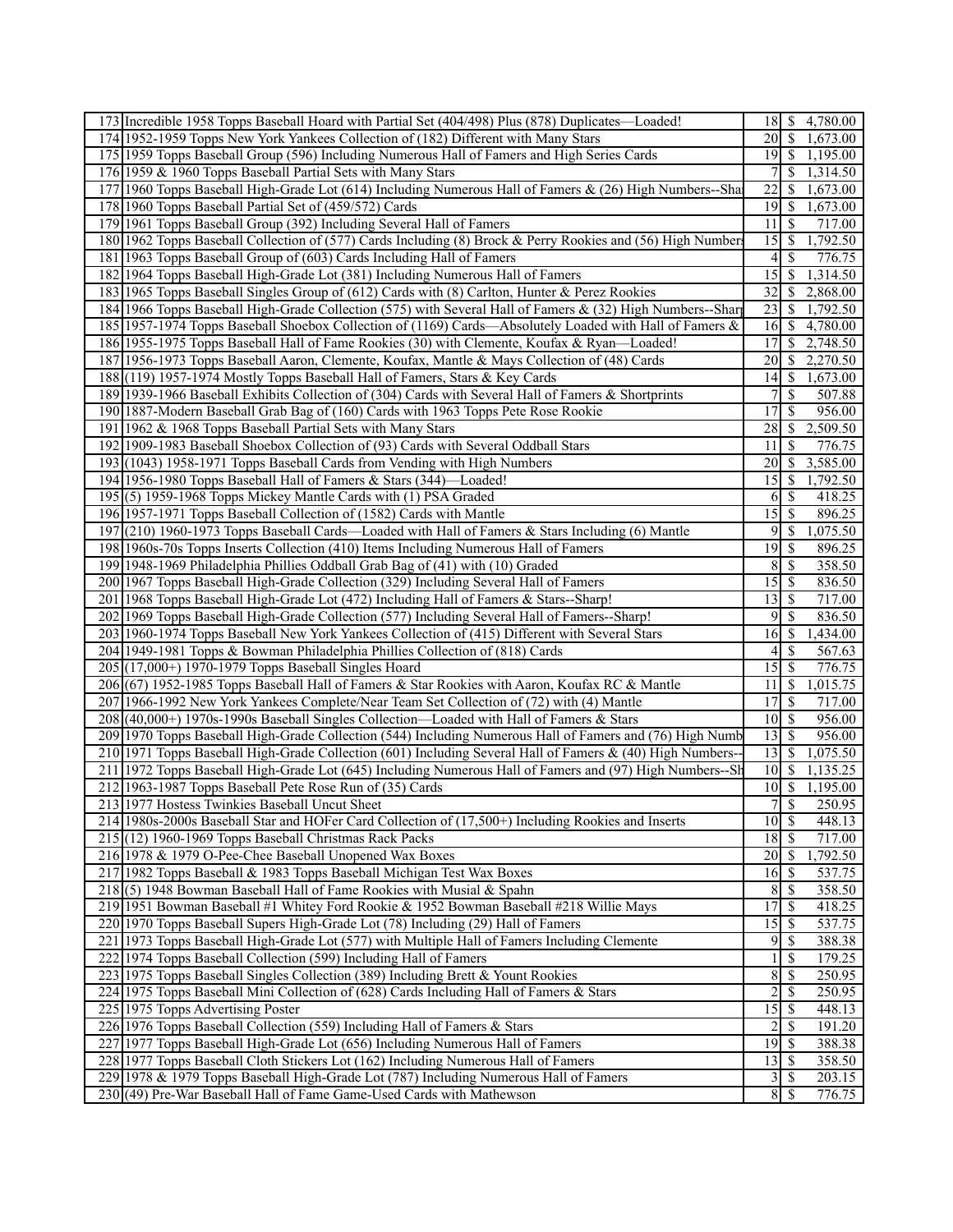| 231 (10) Pre-War New York Yankees Game-Used/Modern Insert Cards with (3) Gehrig                           | 6I                      | \$<br>250.95                              |
|-----------------------------------------------------------------------------------------------------------|-------------------------|-------------------------------------------|
| 232(120) Post-War Baseball Hall of Fame Game-Used Insert Cards                                            | 8                       | $\overline{\$}$<br>1,015.75               |
| 233 (55) Baseball Hall of Fame Certified Autographs-Loaded!                                               | 13                      | $\mathbb{S}$<br>1,075.50                  |
| 234 (66) 2002-2012 Topps Tribute Baseball Hall of Famer Certified Autograph & Game-Used Cards with (2) Co | 13                      | <sup>\$</sup><br>776.75                   |
| 235 2005 Donruss Greats Game-Used Near Set of (68) Cards with Thorpe                                      | 8                       | \$<br>507.88                              |
| 236 (742) 2011-2014 Modern Multi-Sport Certified Auto, Game-Used & Numbered Insert Collection Plus (3500- | 9                       | <sup>\$</sup><br>537.75                   |
| 237 (20) 2009-2012 Leaf/Razor Baseball Hall of Fame Cut Autograph Cards with Aaron                        | $\frac{4}{3}$           | \$<br>388.38                              |
| 238 (14) 2009-2010 Leaf/Razor Multi-Sport Hall of Fame Cut Autograph Cards with Gretzky                   | 9                       | \$<br>597.50                              |
| 239(9) 2011 Donruss Limited Cuts Baseball Hall of Fame Cut Autographs                                     | 11                      | <sup>\$</sup><br>239.00                   |
| 240(4) Babe Ruth Game-Used Cards/Modern Inserts                                                           | 61                      | \$<br>478.00                              |
| 241 (10) 2010-2012 Historic Autograph Signed Baseball Hall of Famers--All PSA/DNA                         | 4                       | \$<br>274.85                              |
| 242 (403) 1996 Leaf Signature Series Certified Autograph Cards with Rivera & Smoltz                       | 14                      | -S<br>836.50                              |
| 243(9) Baseball Hall of Fame Cut Autograph Cards                                                          | 7                       | \$<br>286.80                              |
| 244 (8) Negro League Hall of Fame Game-Used Cards with Gibson, Robinson & Paige                           | $\mathfrak{S}$          | \$<br>227.05                              |
| 245 (4) 2005 Donruss Greats Game-Used Team Complete/Near Subsets with Yankees, Cardinals, Dodgers & Red   | $\overline{8}$          | <sup>\$</sup><br>358.50                   |
| 246 2005 Bowman Chrome #221 Aaron Rodgers Rookie Certified Autograph Bronze Refractor #/50                | $15 \mid$ \$            | 836.50                                    |
| 247 (6) 2007 Topps & Bowman Chrome Football Adrian Peterson Graded Rookies with (4) Refractors            | 4                       | \$<br>215.10                              |
| 248 (23) 1974-Modern Philadelphia Phillies Modern Insert & Mike Schmidt PSA Graded Cards                  | $\overline{\mathbf{3}}$ | \$<br>203.15                              |
| $249(7)$ 2002 Topps 206 Hall of Fame Game-Used Bat & Jersey Relics                                        | 8                       | \$<br>274.85                              |
| 250(8) Multi-Sport Hall of Fame Certified Autographs                                                      | $\overline{3}$          | \$<br>203.15                              |
| 251 1885 "The Winning Run" New York Giants vs. Chicago White Stockings Print Featuring Buck Ewing         | 7 <sup>1</sup>          | \$<br>286.80                              |
| 252 1903 Boston Americans Championship Team Composite Newspaper Page With Horner Photos Featuring Cy      | $\overline{8}$          | <sup>\$</sup><br>262.90                   |
| 253 1900s Team Championship Postcards Trio Featuring Pittsburgh, Chicago and Detroit                      | 12                      | \$<br>286.80                              |
| 254 Dated 1907 Bangor White Sox Maine State League Real Photo Postcard with Louis Sockalexis              | 8                       | \$<br>1,553.50                            |
| 255 Scarce Circa 1910 Catcher's Masks Store Box Labels Collection (9)                                     | $\vert 0 \vert$         | \$                                        |
| 256 1933 Babe Ruth Photo Postcard from Spring Training                                                    | $\overline{0}$          | $\mathcal{S}$                             |
| 257 1939 Louisville Slugger/Baseball 100th Anniversary Display With Original Easel                        | $\overline{0}$          | <sup>\$</sup><br>$\overline{\phantom{a}}$ |
| 258 Dizzy Dean 1930s Grape Nuts Advertising Display                                                       | 12                      | 2,270.50<br><sup>\$</sup>                 |
| 259 Mid-1920s Hillerich & Bradsby Point-of-Sale Advertising Display - Rare!                               | 4                       | <sup>\$</sup><br>597.50                   |
| 260 1938 Kellogg's "All-American Baseball Poll" Retail Display                                            | 11                      | -S<br>567.63                              |
| 261 1950 "The Jackie Robinson Story" Original US 1 Sheet Movie Poster - Pristine!                         | $\mathfrak{S}$          | 1,434.00<br>-S                            |
| 262 1940s "Red Jacket Tobacco" Baseball-Themed Advertising Display                                        | $\overline{2}$          | \$<br>203.15                              |
| 263 1955 Washington Senators National Bohemian Team Photo Display with Easel Back                         | $\overline{\mathbf{3}}$ | <sup>\$</sup><br>262.90                   |
| 264 1950s Mickey Mantle/Hillerich & Bradsby Advertising Banner - Sharp!                                   | 41                      | <sup>\$</sup><br>418.25                   |
| 265 1962 Mickey Mantle/Roger Maris "Safe at Home" US 1 Sheet Movie Poster                                 | 8                       | \$<br>298.75                              |
|                                                                                                           | 9                       |                                           |
| 266 1963 Dell Sports American League All-Star Pin-Up<br>267 1966 Atlanta Braves WSB Radio/TV Poster       | $\Omega$                | <sup>\$</sup><br>478.00                   |
|                                                                                                           | 16 <sup> </sup>         | $\mathcal{S}$<br>$\mathbb{S}$             |
| 268 1930s "Junior League Bat-a-Ball" Coin-Operated Arcade Game                                            |                         | 2,151.00                                  |
| 269 1940s "Play Ball" 1-Cent Arcade Baseball Game                                                         | 17<br>$\frac{1}{2}$     | \$<br>1,553.50                            |
| 270 1940s "Hit a Homer" Coin-Operated Arcade Game<br>271 1950s "Play Ball" Countertop Arcade Game         | $\overline{14}$ \$      | \$<br>298.75                              |
| 272 1950s Marvel "Pop-Up" Arcade Baseball Game                                                            | 9                       | 1,015.75<br>717.00                        |
|                                                                                                           |                         | \$                                        |
| 273 1950s Exhibit Supply Company Countertop Vending Machine                                               | $10 \mid S$             | 896.25                                    |
| 274 1950s-1960s "Premiere" Trading Card/Gum Vending Machine                                               | $16 \mid$ \$            | 657.25                                    |
| 275 Early-1960s Exhibit and Trading Card Dual Vending Machine                                             |                         | 597.50                                    |
| 276 1960s Carousel Industries Baseball Exhibits Vending Machine                                           | 12                      | 597.50<br><sup>\$</sup>                   |
| 277 Mel Ott 1938 National League Home Run Crown Trophy Presented by the B.B.W.A.A.                        | $\overline{12}$         | $\mathbb{S}$<br>2,987.50                  |
| 278 Vintage Louisville Slugger Bat Rack                                                                   | 23                      | 2,270.50<br>\$                            |
| 279 Vintage "Wilson" Baseball Flannel Jersey and Pants Lot of (10) - All Unworn                           | $\overline{2}$          | \$<br>191.20                              |
| 280 Rare c.1950s New York Yankees Pennant with Uncle Sam Holding a Wood Bat                               | 17                      | 1,553.50<br><sup>\$</sup>                 |
| 281 Circa 1950s Boston Red Sox Rare Felt Pennant with Wood Bat Insert                                     | 23                      | 3,585.00<br>\$                            |
| 282 1961 Cincinnati Reds Oversized NL Champs Team Photo Pennant                                           | $\overline{2}$          | \$<br>143.40                              |
| 283 1964-1970 Washington Senators Display Lot of (6) With Rare 1964 Team Photo Pennant                    | 12                      | \$<br>298.75                              |
| 284 Rare 1947 Brooklyn Dodgers National League Champions Necktie                                          | $\overline{10}$ \$      | 388.38                                    |
| 285 1890s-1970s Baseball Memorabilia Grab-Bag Collection (57 Items)                                       | 14                      | -S<br>657.25                              |
| 286 1940s-1980s Louisville Slugger Display Lot of (26) With Ruth and Cobb Memorials                       | $13 \mid$ \$            | 567.63                                    |
| 287 1959 World Series Collection of (3) With Comiskey Park Ticket Block and Original Wire Photograph      | $\frac{1}{2}$           | <sup>\$</sup><br>179.25                   |
| 288 Baseball Legend Treasure Chest of (20) With 1968 Topps Mantle Pin-Up and Vintage Ruth Items           | $11 \mid S$             | 388.38                                    |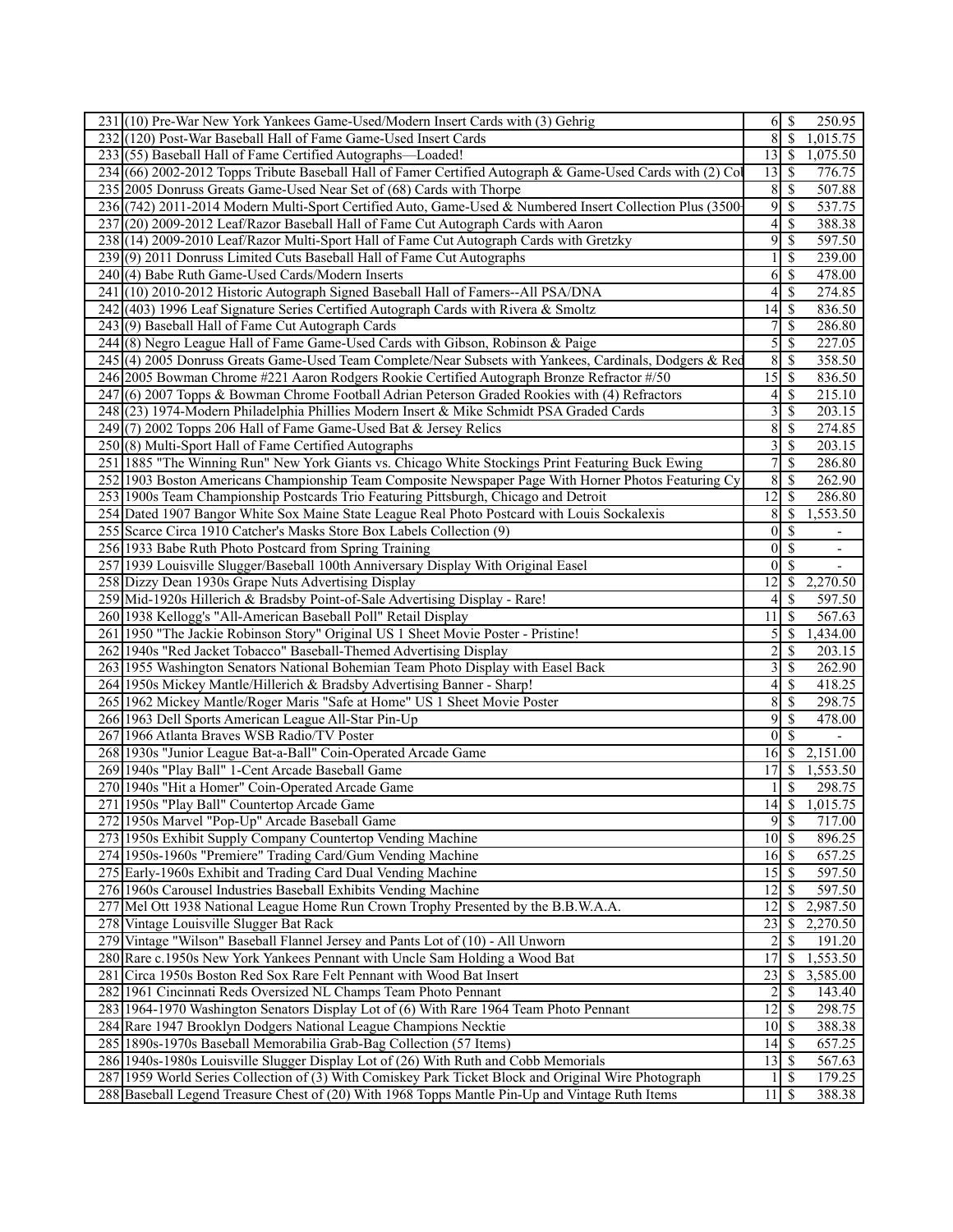|     | 289 1949-1951 Ford C. Frick ONL Baseball in Original Spalding Box                                             |                                   | $9\sqrt{5}$                | 537.75                   |
|-----|---------------------------------------------------------------------------------------------------------------|-----------------------------------|----------------------------|--------------------------|
|     | 290 1961 New York Yankees World Champions Team Photo Pennant and Program/Scorecard (2 Items)                  | 5                                 | \$                         | 191.20                   |
|     | 291 1960s Pittsburgh Pirates and St. Louis Cardinals Pennants Pair                                            |                                   | $\mathcal{S}$              | 119.50                   |
| 292 | Scarce 1950s Ted Williams "How to Play Baseball" Photo-Record and Original Sleeve (2 Items)                   | 4                                 | \$                         | 167.30                   |
|     | 293 1967 All-Star Game at Anaheim Press Pin Cuff Links                                                        | $\overline{c}$                    | \$                         | 131.45                   |
|     | 294 Gabby Hartnett Photos and Christmas Cards Collection (44) from the Estate of Newspaperman Jim Murphy      |                                   | $0 \mid S$                 |                          |
|     | 295 Danny Frisella 1969 New York Mets World Champions Ring                                                    | 21                                |                            | \$16,730.00              |
|     | 296 Joe McDonald 1982 St. Louis Cardinals World Champions General Manager Ring                                | 9                                 | S                          | 5,676.25                 |
|     | 297 THIS LOT HAS BEEN WITHDRAWN                                                                               | $\vert 0 \vert$                   | $\overline{\mathcal{S}}$   | $\mathbf{r}$             |
|     | 298 1970 Baltimore Orioles World Series Championship Ring                                                     | 11                                | \$                         | 2,748.50                 |
|     | 299 Paul Molitor 1979 Seattle All-Star Game Ring                                                              | 0                                 |                            |                          |
|     |                                                                                                               |                                   | \$<br>$0\sqrt{s}$          |                          |
|     | 300 Carney Lansford 1981 Cleveland All-Star Game Ring                                                         |                                   |                            |                          |
|     | 301   1983 Columbus Clippers International League Champions Ring - "Lerner"                                   |                                   | $0\sqrt{s}$                | $\overline{\phantom{m}}$ |
|     | 302 1994 Richmond Braves International League Champions Ring - "Ferguson"                                     | $\overline{0}$                    | \$                         | $\overline{\phantom{m}}$ |
|     | 303 1995 Texas All-Star Game "National League" Ring                                                           | $\vert 0 \vert$                   | $\overline{\mathcal{S}}$   | $\overline{\phantom{a}}$ |
|     | 304 2001 Seattle All-Star Game "American League" Ring                                                         | $\vert 0 \vert$                   | \$                         | $\overline{\phantom{a}}$ |
|     | 305 2004 Houston All-Star Game "American League" Ring                                                         | $\overline{0}$                    | \$                         |                          |
|     | 306 2005 Ft. Worth Cats American Association Champions Ring - Wayne Terwilliger                               |                                   | $0\sqrt{S}$                |                          |
|     | 307 Majestic 1890s Yale Base Ball Team Imperial Cabinet Photograph                                            | 6                                 | $\overline{\mathcal{S}}$   | 478.00                   |
|     | 308 Freddie Lindstrom 12x18 Original Watercolor Painting by Dick Perez - From Perez's "Immortals" Book        | $\overline{c}$                    | \$                         | 328.63                   |
|     | 309 Gaylord Perry 12x24 Original Oil Painting by Dick Perez - From Perez's "Immortals" Book                   | 4                                 | \$                         | 448.13                   |
| 310 | Ross Youngs 11x22 Original Gouache Painting by Dick Perez - From Perez's "Immortals" Book                     |                                   | \$                         | 298.75                   |
|     | 311 1913-14 Jack Barry and Stuffy McInnis Underwood & Underwood Photos Pair                                   | 5                                 | \$                         | 167.30                   |
|     | 312 1917 World Series Buck Weaver Glass Plate Movie House Slides Pair with Original Mailing Boxes             | 6                                 | $\mathcal{S}$              | 179.25                   |
|     | 313 1923-24 Chicago Cubs World Tour Team Photo                                                                |                                   | \$                         | 119.50                   |
|     | 314 1946 World Series Original Photos (5) Including Williams, DiMaggio and Joe Louis                          |                                   | S                          | 119.50                   |
|     | 315 Original George Burke Photo Lot of (184) with (2) Letters Including (1) Signed by George Brace            | 20                                | -\$                        | 1,314.50                 |
|     | 316 Poignant June 9, 1968 Mickey Mantle and Yankee Teammates Moment of Silence for RFK Oversized News         |                                   | S                          | 119.50                   |
|     | 317 1910s Eddie Collins H&B Mini Decal Bat                                                                    | 7                                 | \$                         | 250.95                   |
|     | 318 1930s-1960s Store Model Bat Lot of (7) With Ruth, Hornsby and Mantle                                      | $\overline{29}$                   | -\$                        | 1,195.00                 |
|     | 319 1982 St. Louis Cardinals World Champions Black Bat                                                        | 8                                 | -S                         | 239.00                   |
|     | 320 1961-1963 Mantle, Maris and Mays White-Base Bobblehead Dolls                                              | $10 \mid S$                       |                            | 836.50                   |
| 321 | Early-1960s Bobblehead Lot of (3) With Milwaukee Braves, Cleveland Indians and Pittsburgh Pirates             | 5                                 | -\$                        | 478.00                   |
| 322 | 1960s Washington Senators Bobblehead Doll Lot of (4) Different                                                | 8                                 | \$                         | 896.25                   |
|     | 323 1962-1964 Washington Redskins "Toes-Up" Black Face Bobblehead Doll - Extremely Rare!                      | 13                                | -\$                        | 1,195.00                 |
|     | 324 1964 Car Mascots "The Bobb'n Head Beatles" Complete Set in Original Box                                   | 13                                | \$                         | 956.00                   |
|     | 325 1988 Hartland 25th Anniversary Complete Set of (18) in Original Boxes - With "Bat Boy"                    | 11                                | $\mathcal{S}$              | 776.75                   |
|     | 326 1909 Bennett Park Program/Scorecard From Detroit Tigers vs. Philadelphia A's - Gorgeous!                  | $14$ $\sqrt{5}$                   |                            | 2,270.50                 |
|     | 327 1900s-1910s Illustrated Sporting Goods Catalogs Lot (5)                                                   | 3                                 | <sup>\$</sup>              | 203.15                   |
|     | 328 1924 World Series New York Giants Version Program plus 1939 Polo Grounds Postcard                         | 9                                 | \$                         | 448.13                   |
|     | 329 1940s Negro American League Scorecards Trio Featuring Jackie Robinson                                     |                                   | $\overline{5 }$            | 227.05                   |
|     | 330 1956 Baseball Yearbook Lot of (7) Different plus 1952 World Series Program & Stub                         |                                   | $6 \overline{\smash{)}\,}$ | 328.63                   |
|     | 331 1956-1963 New York Yankees Version World Series Program Lot of (5) with 1956 Scored for Larsen's Perfe    | $\overline{2}$                    | \$                         | 328.63                   |
|     | 332 1923-1971 New York Yankees Yearbook/Program/Ephemera Lot of (30) with Ruth, DiMaggio & Mantle             |                                   | 3S                         | 262.90                   |
|     | 333 1953-1964 Mickey Mantle Sports Magazine Lot of (12)                                                       | $\overline{\mathcal{L}}$          | S                          | 215.10                   |
|     | 334 1954-1978 St. Louis Cardinals Yearbook & Program Lot of (24)                                              | 8                                 | \$                         | 358.50                   |
|     | 335   1933-2006 Baseball Yearbook/Program/Scorecard Lot of (147) with Postseason & All-Star Game              | $\overline{18}$                   | -\$                        | 836.50                   |
|     | 336 1962-1974 New York Mets Yearbook Consecutive Run of (13) with Inaugural Year & "Amazin' Mets"             | 7                                 | <sup>\$</sup>              | 358.50                   |
|     | 337 ["Wild Bill" Hallahan Personal Ephemera Collection with Items from the 40-Year Reunion of 1933 1st All-St |                                   | <sup>\$</sup>              | 179.25                   |
|     | 338 1929-1931 World Series at Philadelphia Full Ticket Stubs Lot (4)                                          | $16 \overline{\smash{\big)} }$ \$ |                            | 478.00                   |
|     | 339 1941 National Colored Baseball All-Star Game Ticket Stub--SGC Authentic                                   | $\left 4\right $                  | <sup>\$</sup>              | 227.05                   |
|     | 340 1895-1902 Ivy League Football Ticket Stub Lot of (6)                                                      | 2                                 | \$                         | 191.20                   |
|     | 341 Scarce 1898 Princeton University Photographic Yearbook                                                    | $\bf 8$                           | - \$                       | 388.38                   |
|     | 342 Rare 1905 "Foot Ball for Player and Spectator" First Edition Hardback by Fielding Yost                    | 6                                 | -S                         | 298.75                   |
|     | 343 1910s-1920s Army vs. Navy Game Tickets Collection (2 Stubs and 3 Full Tickets)                            | $\vert 4 \vert$                   | -\$                        | 191.20                   |
|     | 344 1910s-20s Army vs. Navy Pre-Game Program/Menu Trio and Scarce November 26, 1927 Army/Navy Die-C           |                                   | 5S                         | 388.38                   |
|     | 345 1924 Illinois (Red Grange) vs. Minnesota Game Program - Minn. Memorial Stadium Inaugural Game!            | 4                                 | $\mathcal{S}$              | 215.10                   |
|     | 346 1951 World Series Program Game 2 at New York Yankees                                                      | $\overline{2}$                    | S                          | 83.65                    |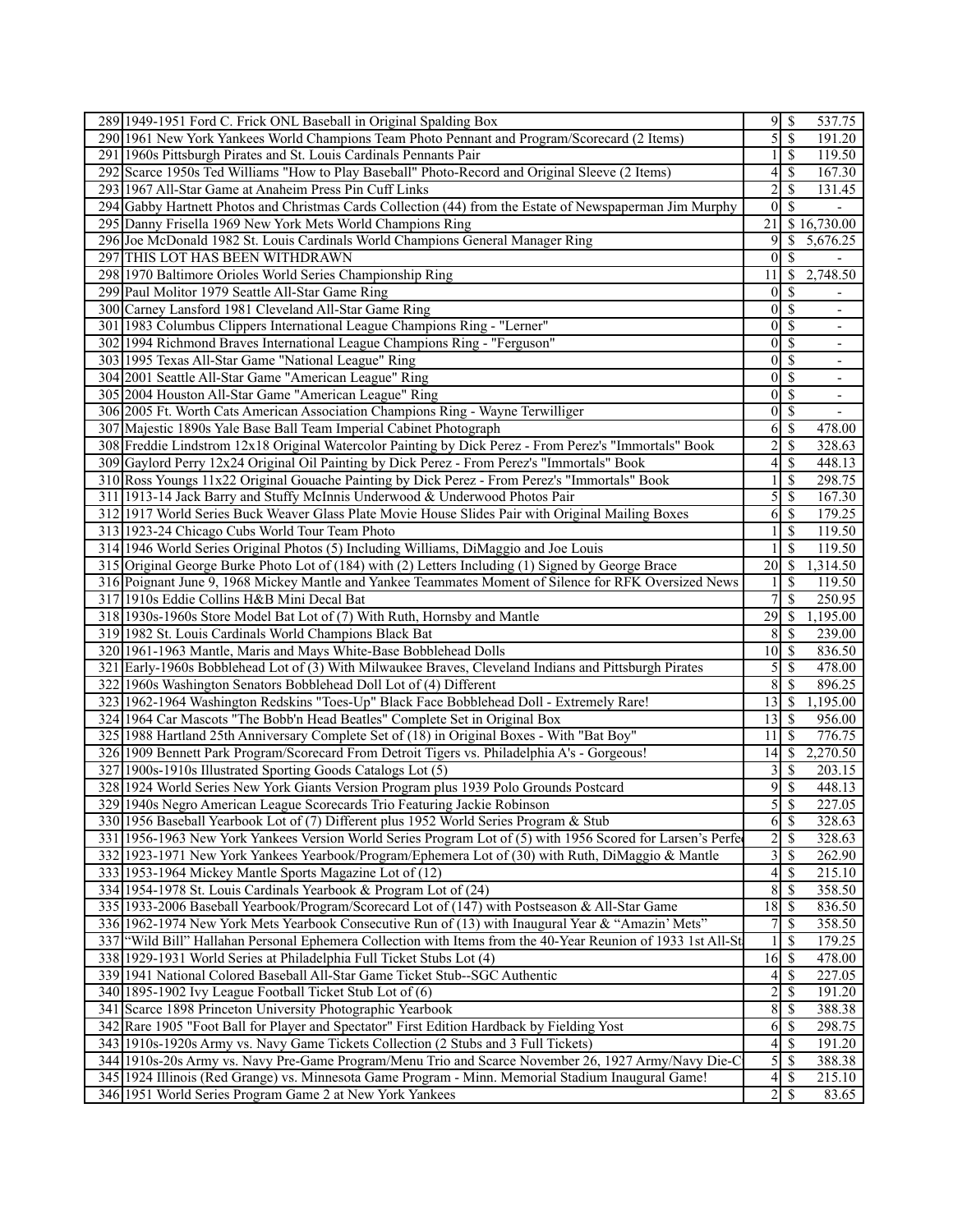| 347 1962-75 New York Mets Lot of (12) Yearbooks                                                                                                        | $16 \mid$ \$<br>448.13                            |
|--------------------------------------------------------------------------------------------------------------------------------------------------------|---------------------------------------------------|
| 348 1969 New York Mets World Series Program and 1973 Game 3 Tickets (3)                                                                                | $8 \overline{\smash{)}\, \, \text{\$}}$<br>203.15 |
| 349 1940s Washington Redskins Football Program Collection of (33)                                                                                      | $10\vert S$<br>956.00                             |
| 350 1946-1975 College Football Program & Publication Lot of (43) with Army, Navy & Notre Dame                                                          | 478.00<br>12 <sup>1</sup><br><sup>\$</sup>        |
| 351 1950s-2000s NFL/AFL Publication Treasure Chest of (162)                                                                                            | $16 \mid$ \$<br>896.25                            |
| 352 1940s Baltimore & Washington Region Multi-Sport Program/Scorecard Lot of (21)                                                                      | $\mathfrak{S}$<br>227.05<br>\$                    |
| 353 1940s-1960s Multi-Sport Publication Lot of (43) with Gehrig & T. Williams                                                                          | \$<br>239.00                                      |
| 354 1914-Modern Multi-Sport Hardback/Paperback Book Lot of (83) with Gehrig, Mantle & Musial                                                           | \$<br>179.25                                      |
|                                                                                                                                                        |                                                   |
| 355 1944-2007 Multi-Sport Publication/Guide Lot of (135) with Vintage Baseball Emphasis                                                                | 9<br>\$<br>418.25                                 |
| 356 1939-2010 Multi-Sport Publication Treasure Chest of (280+)                                                                                         | \$<br>10 <sup> </sup><br>286.80                   |
| 357 Multi-Sport Official Media Packet and Press Release Collection with Ripken "Streak", Heisman Trophy & W                                            | \$<br>119.50                                      |
| 358 Babe Ruth Single-Signed May 28, 1927 Game-Used Baseball Hit For His 12th of 60 HRs - Full JSA and LO                                               | 34<br>$\overline{$}14,340.00$                     |
| 359 Babe Ruth 1932-1933 Single-Signed OAL Harridge Baseball With Full JSA - Spectacular!                                                               | 19<br>\$14,340.00                                 |
| 360 Extremely Rare Eddie Collins Single-Signed Baseball - Full JSA                                                                                     | 31<br>\$17,925.00                                 |
| 361 Babe Ruth Autographed 1927-1933 OAL Harridge Baseball - Full JSA                                                                                   | \$<br>1,314.50                                    |
| 362 1933 Multi-Signed Baseball With Ruth, Gehrig, Wagner, Hornsby and H. Wilson - Full JSA                                                             | 23<br>\$<br>3,883.75                              |
| 363 1953 National League Champion Brooklyn Dodgers Team-Signed Ball With Campanella, Reese, J. Robinsor                                                | 5 <sup>1</sup><br>\$<br>1,434.00                  |
| 364 1955 World Champion Brooklyn Dodgers Team-Signed Baseball With Full JSA - Gorgeous!                                                                | 28<br><sup>\$</sup><br>8,962.50                   |
| 365 1938 New York Giants Team Signed Ball (25 Signatures) Including Ott and Hubbell                                                                    | $10\vert S$<br>836.50                             |
| 366 1946 Pittsburgh Pirates Team Signed Ball (29 Signatures) Including Kiner, Lopez, Roe and Frank Frisch - Fr                                         | 418.25                                            |
| 367 1947 New York Yankees World Champions Team Signed Ball (24 Signatures) Including DiMaggio, Berra an                                                | $7\vert$<br>\$<br>478.00                          |
| 368 1953 American League All-Stars Team-Signed Ball (Mantle's First A.S. Game) - Full JSA                                                              | 6<br>\$<br>657.25                                 |
|                                                                                                                                                        | $\overline{12}$                                   |
| 369 1955 Pittsburgh Pirates Team-Signed Ball With Rookie Clemente Autograph and Full JSA - Beautiful!                                                  | <sup>\$</sup><br>1,434.00<br>9                    |
| 370 1959 New York Yankees Team Signed Ball (27 Signatures) Including Mantle and Stengel                                                                | \$<br>567.63                                      |
| 371 American League MVPs Single Signed Balls Lot (51 Different) Featuring DiMaggio, Williams and Mantle                                                | 13<br>2,270.50<br>S                               |
| 372 Jackie Jensen (1958 A.L. MVP) and Others Signed Ball                                                                                               | $0\vert S$                                        |
| 373 Gabby Hartnett Single Signed and Personalized Ball - 1935 N.L. MVP                                                                                 | \$<br>717.00<br>11                                |
| 374 Scarce Bob O'Farrell Single Signed Ball - 1926 N.L. MVP                                                                                            | 358.50<br>S<br>6                                  |
| 375 Scarce Frank McCormick Single Signed Ball - 1940 N.L. MVP                                                                                          | $14$ $\sqrt{5}$<br>956.00                         |
| 376 Dolph Camilli (1941 N.L. MVP) and Phil Cavaretta (1945 N.L. MVP) Single Signed Balls Pair                                                          | \$<br>119.50                                      |
| 377 1929 Chicago Cubs National League Champions Team Signed Ball with Full JSA                                                                         | $10 \mid S$<br>836.50                             |
| 378 1931 Pittsburgh Pirates Team Signed Ball (22 Signatures) Including Traynor, P. Waner and L. Waner                                                  | $\overline{7}$<br>\$<br>358.50                    |
| 379 1934 Detroit Tigers A.L. Champions Team Signed Ball (24 Signatures) Including Goslin, Greenberg and Coo                                            | 18<br>\$<br>776.75                                |
| 380 1941 Brooklyn Dodgers N.L. Champions Team Signed Ball (26 Signatures) Including Medwick, Durocher an                                               | 5<br>\$<br>418.25                                 |
| 381 1941 Pittsburgh Pirates Off-Grade Team Signed Ball (18 Signatures) Including Wagner (Twice), Frisch and                                            | $12 \mid$ \$<br>597.50                            |
| 382 1942 Cleveland Indians Team Signed Ball (26 Signatures)                                                                                            | $\overline{2}$<br>\$<br>191.20                    |
| 383 1942 Detroit Tigers Team Signed Ball (24 Signatures)                                                                                               | 239.00<br><sup>\$</sup><br>6                      |
| 384 1946 St. Louis Browns Team Signed Ball (27 Signatures) Including Joe Medwick                                                                       | $10\vert S$<br>388.38                             |
| 385 Superb 1946 Cincinnati Reds Team Signed Ball (25 Signatures) Including McKechnie and VanderMeer                                                    | 8 <sup>1</sup><br>\$<br>537.75                    |
| 386 1953 St. Louis Cardinals Team Signed Ball (23 Signatures) Including Musial and Schoendienst                                                        | $\overline{2}$<br>\$<br>131.45                    |
| 387 1954 New York Giants World Series Champions Team-Signed Baseball with Full JSA                                                                     | $11 \mid$ \$<br>717.00                            |
|                                                                                                                                                        |                                                   |
| 388 1954 New York Yankees Team Signed Ball (30 Signatures) Including Mantle, Ford and Berra                                                            | $10 \mid S$<br>418.25                             |
| 389 Superb 1955 Detroit Tigers Team Signed Ball (28 Signatures) Including Harris, Kuenn and Rowe                                                       | 8 <sup>1</sup><br>\$<br>262.90                    |
| 390 1957 N.L. All-Star Team Signed Ball (27 Signatures) Including Aaron, Banks and Hodges                                                              | $\overline{19}$ \$<br>836.50                      |
| 391 1960 N.L. All-Star Team Signed Ball (29 Signatures) Including Clemente and Aaron                                                                   | 22<br>2,748.50<br><sup>\$</sup>                   |
| 392 1960 San Francisco Giants Team Signed Ball (22 Signatures) Including Mays, McCovey and Cepeda                                                      | 10 <sup>1</sup><br><sup>\$</sup><br>328.63        |
| 393 1966 Baltimore Orioles World Champions Team Signed Ball (28 Signatures) Including Frank and Brooks Ro                                              | 388.38<br>8<br>\$                                 |
| 394 Exceptional 1964 St. Louis Cardinals World Champions Team Signed Ball (31 Signatures)                                                              | $16 \mid$ \$<br>1,553.50                          |
| 395 1968 Detroit Tigers World Champions Team Signed Ball (29 Signatures) Including Kaline and McLain                                                   | 11<br>\$<br>567.63                                |
| 396 Miraculous 1969 New York Mets World Champions Team Signed Ball (29 Signatures)                                                                     | 35<br>5,377.50<br>S                               |
| 397 1969 Baltimore Orioles A.L. Champions Team Signed Ball (23 Signatures) Including B. Robinson and Palmo                                             | 215.10<br>$\vert$<br>\$                           |
| 398 1969 Seattle Pilots Inaugural Season Team Signed Ball (23 Signatures)                                                                              | $\sqrt{8}$<br>\$<br>298.75                        |
| 399 1970s Old Timers Signed Ball (15 Signatures) Including DiMaggio, Stengel and Satchel Paige                                                         | 11<br>776.75<br>l \$                              |
| 400 Exceptional 1986 New York Mets World Champions Team Signed Ball (23 Signatures) Including Carter, Go                                               | 262.90                                            |
| 401 2004 Boston Red Sox World Champions Team Signed Ball (22 Signatures) - Full JSA                                                                    | 12<br>537.75<br>\$                                |
| 402 Mantle/Maris/Ford Multi-Signed Baseball - Full JSA                                                                                                 | $\overline{22}$<br>1,673.00<br><sup>\$</sup>      |
|                                                                                                                                                        |                                                   |
|                                                                                                                                                        |                                                   |
| 403 Johnny Neun "Triple Play Unassisted" Single Signed Mini-Ball<br>404 1942 Philadelphia Athletics Team Signed Ball (20 Signatures) Including Simmons | 11<br>  S<br>250.95<br>$13 \mid$ \$<br>298.75     |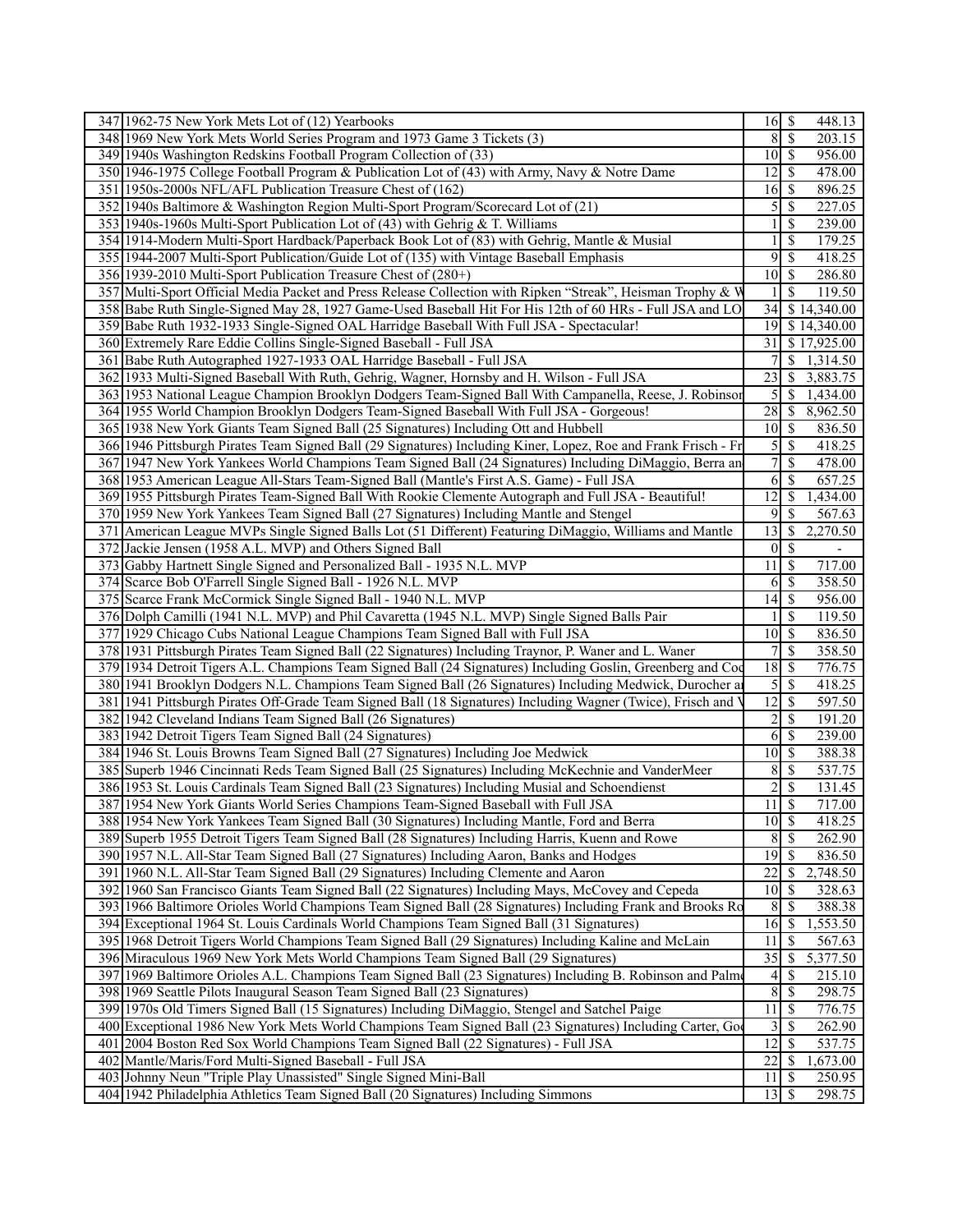|     | 405 1950 Cincinnati Reds Team Signed Ball (26 Signatures) Including Adcock and Kluszewski                   |                 | $\overline{\mathcal{S}}$ | 119.50                   |
|-----|-------------------------------------------------------------------------------------------------------------|-----------------|--------------------------|--------------------------|
|     | 406 1952 St. Louis Browns Team Signed Ball (20 Signatures)                                                  | 5               | $\overline{\mathcal{S}}$ | 203.15                   |
|     | 407 1963 Indianapolis Indians International League Champions Team Signed Ball (22 Signatures)               | 0               | $\overline{\mathcal{S}}$ | $\overline{\phantom{a}}$ |
| 408 | 1965 Cleveland Indians Team Signed Ball (29 Signatures) Including Wynn and Colavito                         | 2               | \$                       | 131.45                   |
|     | 409 1972 Chicago White Sox Team Signed Ball (27 Signatures) Including Gossage, Allen and Tanner             | 3               | \$                       | 143.40                   |
|     | 410 1972 Cleveland Indians Team Signed Ball (24 Signatures)                                                 | $\overline{c}$  | $\mathbb{S}$             | 71.70                    |
|     | 411 THIS LOT HAS BEEN WITHDRAWN                                                                             | $\mathbf{0}$    | $\overline{\mathcal{S}}$ | $\overline{\phantom{a}}$ |
|     | 412 1982 Milwaukee Brewers A.L. Champions Team Signed Ball (28 Signatures) Including Kuenn, Sutton, Fing    | 3               | \$                       | 203.15                   |
|     | 413 1986 Houston Astros Team Signed Ball (23 Signatures) Including Nolan Ryan                               | $\overline{2}$  | $\overline{\mathcal{S}}$ | 131.45                   |
|     | 414 Multi-Signed Balls Pair Including Mantle, Mays and Musial                                               | 14              | $\mathcal{S}$            | 286.80                   |
|     | 415 Mickey Mantle Single-Signed Baseball With "HOF '74" Inscription - Full JSA                              | 20              | -S                       | 1,314.50                 |
|     | 416 Barry Bonds Vintage Autograph on Carolina League Baseball - JSA                                         | 11              | - \$                     | 358.50                   |
|     | 417 Mantle UDA Single-Signed Ball and 1972 Yankees Team-Signed Ball with Munson                             | 15              | $\mathcal{S}$            | 896.25                   |
|     | 418 1948 and 1949 Pittsburgh Pirates Team Signed Balls Pair Including Kiner and Murtaugh                    | 9               | $\overline{\mathcal{S}}$ | 478.00                   |
|     | 419 1950s-1960s Multi-Signed Baseball Lot of (4) With Campanella, Clemente, Mays and J. Robinson            | 22              | -S                       | 1,314.50                 |
|     | 420 1984 & 1985 New York Yankees Team Signed Balls Pair                                                     | 8               | \$                       | 274.85                   |
| 421 | 1970s-80s Baltimore Orioles Team Signed Balls Trio Including '83 World Champions                            | 7               | $\mathbb{S}$             | 250.95                   |
|     | 422 1960s-70s Team Signed Ball Lot (4) Including '62 Yankees with Mantle and Maris                          | $\overline{8}$  | $\mathcal{S}$            | 507.88                   |
|     | $423$   1940s-50s Team Signed Balls Lot (5)                                                                 | 3               | $\overline{\mathcal{S}}$ | 418.25                   |
|     | 424 Tough New York Yankees Single-Signed Ball Lot of (5) With M. Allen, B. Martin and G. Steinbrenner - All | 10 <sup>1</sup> | $\overline{\mathcal{S}}$ | 836.50                   |
|     | 425 1930s-50s Off-Grade Team Signed Balls Lot (6) Including Goslin, Simmons and Ferrell                     | 16              | $\sqrt{S}$               | 896.25                   |
|     | 426 1940s-90s Team Signed Balls Collection (6) Including Red Sox, Cardinals, Braves, Royals and Tigers      | 12              | $\mathbb{S}$             | 478.00                   |
| 427 | Baseball Milestone Single-Signed Ball Lot of (9) With Aaron, Mays and Musial - All JSA                      | 19              | $\mathcal{S}$            | 836.50                   |
|     | 428 1961 New York Yankees Autographed Baseball Lot of (23) With Reunion Ball and (22) Single-Signed - All J | 14              | -\$                      | 1,314.50                 |
|     | 429 Baseball HOFer Single-Signed Ball Lot of (38) With Aaron, Mays and Gomez - All JSA                      | 20              | -S                       | 1,792.50                 |
|     | 430 Baseball HOFer Single-Signed Ball Lot of (47) With Dickey, Durocher and T. Williams - All JSA           | 24              | -\$                      | 2,629.00                 |
|     | Single-Signed Baseball Lot of (55) with Many HOFers Including DiMaggio-All Certified                        |                 | - \$                     | 1,434.00                 |
| 431 |                                                                                                             | 19              |                          |                          |
| 432 | Post-2000 Deceased MLB Players Single-Signed Baseball Lot of (61)                                           | 18              | <b>S</b>                 | 1,434.00                 |
|     | 433 Hall of Famers and Star Players Signed Balls Trio Including DiMaggio, Medwick and Musial                | 13              | -S                       | 274.85                   |
|     | 434 1970s-80s Team Signed Balls Lot (3)                                                                     |                 | $\mathbb{S}$             | 119.50                   |
|     | 435 Ted Williams Autographed Bat & Baseball Both with Full JSA                                              | 11              | -\$                      | 597.50                   |
|     | 436 Class of 1999 MLB Hall of Fame LE Bat Signed by Ryan, Brett and Yount - Full JSA                        | 12              | $\sqrt{S}$               | $\overline{262.90}$      |
|     | 437 1989 Perez-Steele "Celebration" Roy Campanella Signed (Skinned) Postcard - Full PSA/DNA                 | 6               | $\mathcal{S}$            | 239.00                   |
|     | 438 1989 Perez-Steele "Celebration" Set in Original Box With Autographed Ted Williams Card                  | 3               | $\mathbb{S}$             | 227.05                   |
|     | 439 Yellow Hall of Fame Signed Plaque Postcards (8) Including Sisler, Manush and Wheat                      | 10 <sup>1</sup> | $\mathbf{\hat{s}}$       | 717.00                   |
|     | 440 Joe and Dom DiMaggio Limited Edition Signed Photo in Framed Display - Full PSA/DNA                      |                 | $\overline{\mathcal{S}}$ | 119.50                   |
|     | 441 1963 & 1967 Topps Baseball Double-Signed 500 Home Run Hitters Cards with Aaron & Mays--Both SGC A       | 10              | $\sqrt{S}$               | 537.75                   |
| 442 | 1944 Who's Who in Baseball with (271) American Leaguer Autographs with Walter Johnson—Full JSA              |                 |                          | 1,434.00                 |
| 443 | 1930s New York Baseball Giants Autographed Lot of (2) With Team-Signed Ball & Mel Ott Signed Mini Ba        | 9               | \$                       | 507.88                   |
|     | 444 Thurman Munson Autographed 1975 Luncheon Pamphlet with Full JSA                                         | 14              | -S                       | 776.75                   |
|     | 445 Roger Maris Signed New York Yankees 1984 Old Timers Day Magazine - Full PSA/DNA                         | $\overline{3}$  | $\overline{\mathcal{S}}$ | 358.50                   |
|     | 446 Multi-Signed Lot With (3) Baseballs and Autograph Book - With Appling and Medwick                       |                 | $8 \mid$ \$              | 537.75                   |
| 447 | Baseball Autographed Cards/Photos/Cuts/Flats Hoard of (240+) with (26) HOFers                               | 3               | $\overline{\mathcal{S}}$ | 358.50                   |
| 448 | Connie Mack 1913 Typewritten Signed Letter With Excellent Baseball Content - Full JSA                       | 15              | $\sqrt{S}$               | 537.75                   |
|     | 449 Duke Snider 1952 Double-Signed "Lucky Strike Cigarettes" Advertising Contract - Full JSA                | $10$ $\sqrt{5}$ |                          | 298.75                   |
|     | 450 1969 New York Mets Team-Signed Lot of (3) With Photo and (2) Baseballs                                  | 7               | <sup>\$</sup>            | 507.88                   |
|     | 451 Sandy Koufax Autograph Lot of (4)--All JSA Certified                                                    | $\overline{11}$ | -\$                      | 567.63                   |
|     | 452 Stan Musial Autograph Lot of (5)--All JSA Certified                                                     | 4               | $\mathcal{S}$            | 274.85                   |
|     | 453 Negro League Multi-Signed Lot of (3) with Bat & (2) Books                                               | 8               | $\mathcal{S}$            | 328.63                   |
|     | 454 Baseball HOFer and Superstar Autograph Collection of (13) With Koufax, Musial and Reese                 | 18              | <b>S</b>                 | 657.25                   |
|     | 455 New York Yankees Autograph Lot of (10) With J. DiMaggio, Ford and Rivera                                | 15              | <sup>5</sup>             | 507.88                   |
|     | 456 Steve Carlton Autographed Philadelphia Phillies "Uniform Number Retirement Day" Jersey with Full JSA    | 9               | <sup>\$</sup>            | 896.25                   |
|     | 457 Pete Rose Treasure Chest With (9) Autographed Items                                                     | 5               | -\$                      | 286.80                   |
|     | 458 Bryce Harper Signed Professional Model Fielder's Glove with "Game Used 2013" Inscription - Full JSA     | 21              | -\$                      | 1,314.50                 |
|     | 459 2014 Washington Nationals Team-Signed Bat With Harper, Strasburg and Full JSA                           | 4               | $\sqrt{S}$               | 418.25                   |
|     | 460 Multi-Signed Theme Bat Lot of (2) with 500HR Club & MVP Club—Both Full JSA                              | 11              | -\$                      | 537.75                   |
| 461 | 1988-1990 Minor League Team-Signed Bat Lot of (4) With B. Williams and Thome                                | $\overline{0}$  | <sup>5</sup>             | $\overline{\phantom{0}}$ |
| 462 | "Team Series" Multi-Signed Bat Lot of (5) Loaded with HOFers & Stars-All JSA                                |                 |                          | 836.50                   |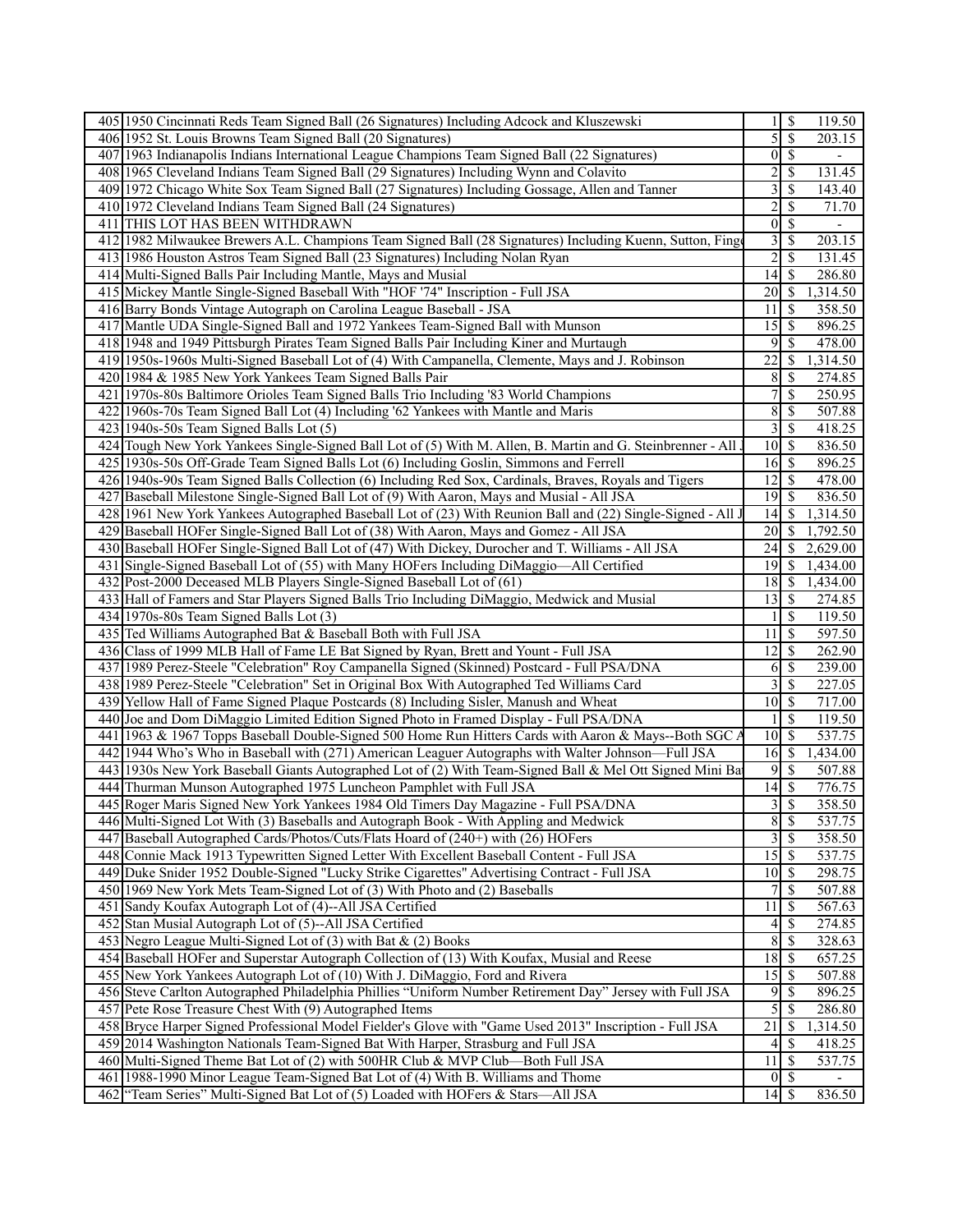| 463 Cooperstown Bat Co. Single-Signed Commemorative Bat Lot of (6)—All JSA Certified                          | $15 \mid$ \$                         | 836.50                               |  |
|---------------------------------------------------------------------------------------------------------------|--------------------------------------|--------------------------------------|--|
| 464 Autographed Full-Size Bat Lot of (7) With R. Henderson, B. Robinson and Yastrzemski                       | $13 \overline{\smash{)}\, \text{S}}$ | 418.25                               |  |
| 465 Tremendous 1890s-1980s Signed Index Cards Collection (1,175 Different) Including Numerous Deceased Pl     |                                      | $\overline{12}$ \$<br>1,673.00       |  |
| 466 Hall of Famer Signed Index Cards (184) Including Mantle, DiMaggio and Williams                            |                                      | $\overline{17}$ \$<br>1,673.00       |  |
| 467 Yellow Hall of Fame Signed Plaque Postcards (89) Including Mantle, DiMaggio and Williams                  | 12                                   | <sup>\$</sup><br>1,792.50            |  |
| 468 Perez-Steele Hall of Fame Art Postcards (92) and Celebration Postcards (14) Including Mantle and Williams | $\overline{15}$ \$                   | 2,987.50                             |  |
| 469 Ty Cobb Cut Signature--PSA/DNA Authentic                                                                  | $14 \overline{\smash{)}\,}$          | 896.25                               |  |
| 470 Honus Wagner Cut Signature Dated 1936 with Full JSA                                                       |                                      | 836.50                               |  |
| 471 1939 New York Yankees World Champions Signed Postcard (10 Signatures) Including Joe DiMaggio              |                                      | $1 \mid$ \$<br>179.25                |  |
| 472 Baseball Star Autographed Index Card Lot of (8) with HOFers Foxx, Hubbell & Terry                         | 9                                    | $\mathbb{S}$<br>657.25               |  |
|                                                                                                               | $\overline{9}$                       | $\mathcal{S}$<br>358.50              |  |
| 473 (13) Deceased Baseball Hall of Fame Signed Index Cards & Cuts--All Certed                                 |                                      | $\overline{10}$ \$                   |  |
| 474 Philadelphia Athletics Multi-Signed Newspaper Clippings with Mack, Collins & Bishop--Full JSA             |                                      | 388.38                               |  |
| 475 Autographed Yellow HOF Plaque Card Lot of (55) Different                                                  |                                      | $6 \mid$ \$<br>448.13                |  |
| 476 Perez-Steele Signed HOF Postcard Lot of (62) with DiMaggio & Hunter                                       | $13 \mid$ \$                         | 1,015.75                             |  |
| 477 Baseball Signed Postcards/Flats Collection of (400+) with Many Team Issued                                |                                      | $\overline{5 }$<br>478.00            |  |
| 478 Perez-Steele "Great Moments" Postcards Series 1-9 Complete Set (108 Cards) Including 39 Signed Cards Fe   | 20                                   | $\overline{\mathcal{S}}$<br>1,553.50 |  |
| 479 Sisler, Hartnett and Frick Signed Yellow HOF Plaques Trio                                                 | $\mathcal{S}$                        | <sup>\$</sup><br>328.63              |  |
| 480 Perez-Steele and Dexter Press Signed Hall of Fame Plaque Postcards Lot (31) Including DiMaggio (2) and V  |                                      | 776.75                               |  |
| 481 1950s-1980s Signed Baseball Card Hoard of (350+)                                                          | $\overline{12}$ \$                   | 507.88                               |  |
| 482 Mickey Mantle Autographed LE Triple Crown Lithograph With "1956" Inscription - Full JSA                   |                                      | $9 \overline{3}$<br>717.00           |  |
| 483 1974 Topps Baseball Signed Partial Set of (433) Different Cards Plus (53) Dupes with (26) Hall of Famers, |                                      | $0 \mid$ \$                          |  |
| 484 1955 Bowman Baseball New York Yankees Signed Near Team Set (14/20) with Elston Howard RC—PSA/D            | 7 <sup>1</sup>                       | $\overline{\mathcal{S}}$<br>776.75   |  |
| 485 Triple-Signed 1968 Topps Baseball Super Stars #490 Mantle, Mays & Killebrew--PSA/DNA Authentic            | $11 \mid$ \$                         | 1,075.50                             |  |
| 486 500 Home Run Club Lithograph Signed by (11) With Mantle, Mays and Williams - Full JSA                     | $11 \mid$ \$                         | 1,075.50                             |  |
| 487 Mickey Mantle Signed LE "Rookie Series" Lithograph - Full JSA                                             | 8                                    | $\mathbb{S}$<br>448.13               |  |
| 488 Ted Williams Huge Limited Edition Signed Korean War Pilot Lithograph - Full JSA                           |                                      | $8\sqrt{3}$<br>262.90                |  |
| 489 Mickey Mantle and Hank Aaron Autographed LE Lithograph Prints - Both JSA                                  | $11 \mid$ \$                         | 478.00                               |  |
| 490 DiMaggio, Mantle and Williams "Legends of the Game" Signed 11x14 Photo - Full JSA                         |                                      | 597.50                               |  |
| 491 1957 World Series Display Lot of (2) With Spahn/Ford Signed Photo and Vintage Pennant                     | 4 <sup>1</sup>                       | $\mathcal{S}$<br>215.10              |  |
| 492 Jimmy Carter, Cal Ripken, Jr. and Chipper Jones Autograph Display - JSA                                   |                                      | $\overline{5 S}$<br>167.30           |  |
| 493 Hall of Fame Placard Lot of (111) With (56) Signed Including DiMaggio, Mantle and T. Williams - Loaded!   | $17$ $\overline{\text{S}}$           | 1,434.00                             |  |
| 494 Bill Skowron 1956 World Series Bat - Full PSA/DNA                                                         |                                      | 7s<br>507.88                         |  |
| 495 Moose Skowron 1960 All-Star Game Bat - Full PSA/DNA                                                       |                                      | $6\sqrt{3}$<br>448.13                |  |
| 496 Johnny Blanchard 1962 World Series Bat - Full PSA/DNA                                                     | 41                                   | \$<br>388.38                         |  |
| 497 Mike Trout 2013 Signed Game-Worn Shoes With Trout and JSA LOAs                                            |                                      | $19$ \$<br>2,868.00                  |  |
|                                                                                                               | $10$   \$                            |                                      |  |
| 498 Brian Leetch 1990-1991 Signed Game-Worn New York Rangers Sweater - Joe Tomon LOA                          |                                      | 896.25                               |  |
| 499 Joey Mullen 1992-1993 Pittsburgh Penguins Game-Worn Sweater                                               | $10$   \$                            | 896.25                               |  |
| 500 1964 Washington Senators Game-Worn Home Jersey                                                            |                                      | $6 \mid$ \$<br>896.25                |  |
| 501 1968 Jerry Johnson Rookie Season Game Worn Philadelphia Phillies Flannel Jersey                           | 8                                    | $\mathcal{S}$<br>896.25              |  |
| 502 Elliott Maddox 1971 Game-Worn Washington Senators Home Jersey and Game-Used Bat From Club's Final         | $\overline{9}$                       | \$<br>1,434.00                       |  |
| 503 1986 Robin Roberts "Old Timers Day" Phillies Uniform with Autographed Jersey—Full JSA                     |                                      | $2 \overline{3}$<br>507.88           |  |
| 504 Billy Ripken 1991 Signed Game-Worn Hagerstown Suns Home Jersey - Full Miedema LOA                         |                                      | $1 \overline{\sqrt{}}$<br>239.00     |  |
| 505 Derek Jeter May 12, 2012 Signed Game-Used Base - Steiner                                                  |                                      | $6\sqrt{3}$<br>537.75                |  |
| 506 1970s Larry Christenson Game-Worn Philadelphia Phillies Jersey & Signed Pants                             |                                      | $4 \overline{3}$<br>274.85           |  |
| 507 1977 Bobby Wine Philadelphia Phillies Game-Worn Uniform Jersey & Pants                                    | $13 \mid$ \$                         | 478.00                               |  |
| 508 1978-1998 Philadelphia Phillies Game-Worn Uniform Pants Lot of (14)                                       | $\overline{2}$                       | \$<br>191.20                         |  |
| 509 Darren Daulton Philadelphia Phillies Signed/Game-Used Collection of (8) With 1993 All-Star Game Jersey    | $11 \mid$ \$                         | 1,015.75                             |  |
| 510 Bernie Williams Minor League Game-Used/Autographed Lot of (4) With Bat, Ball and (2) Prince William Yi    |                                      | 956.00                               |  |
| 511 2004-2009 Philadelphia Phillies Game-Used Base Lot of (3) with Opening Day & Postseason-All MLB Sti       |                                      | 418.25                               |  |
| 512 Philadelphia Phillies Game-Used Locker Nameplates Collection of (31) with Rollins & (10) Postseason       |                                      | 8S<br>388.38                         |  |
| 513 2008 NLCS Ryan Howard Citizens Bank Park Stadium Banner with MLB Hologram                                 |                                      | $\overline{0 S}$                     |  |
| 514 Dave Stenhouse 1964 Washngton Senators Game-Worn Cap                                                      | $\overline{0}$                       | <sup>\$</sup>                        |  |
| 515 Fred Valentine 1968 Game Worn Washington Senators Cap and 1965-1968 Signed Game-Used Bat                  |                                      | $1 \mid \$$<br>298.75                |  |
| 516 Frank Howard 1973 Signed Game-Used Bat - Full PSA/DNA                                                     | $\overline{15}$ \ $\overline{\$}$    | 537.75                               |  |
| 517 1965-1971 Washington Senators Signed Game-Used Bat Lot of (8)                                             |                                      | $6 \mid$ \$<br>298.75                |  |
| 518 1971 Washington Senators Game-Used Bat Lot of (13) With F. Howard                                         |                                      | 896.25                               |  |
| 519 Pete Rose 1977 Signed Game-Ready Bat - Full PSA/DNA and JSA                                               |                                      | 298.75                               |  |
| 520 1970s-1990s Game-Used Bat Lot of (25)                                                                     |                                      | $4\overline{3}$<br>274.85            |  |
|                                                                                                               |                                      |                                      |  |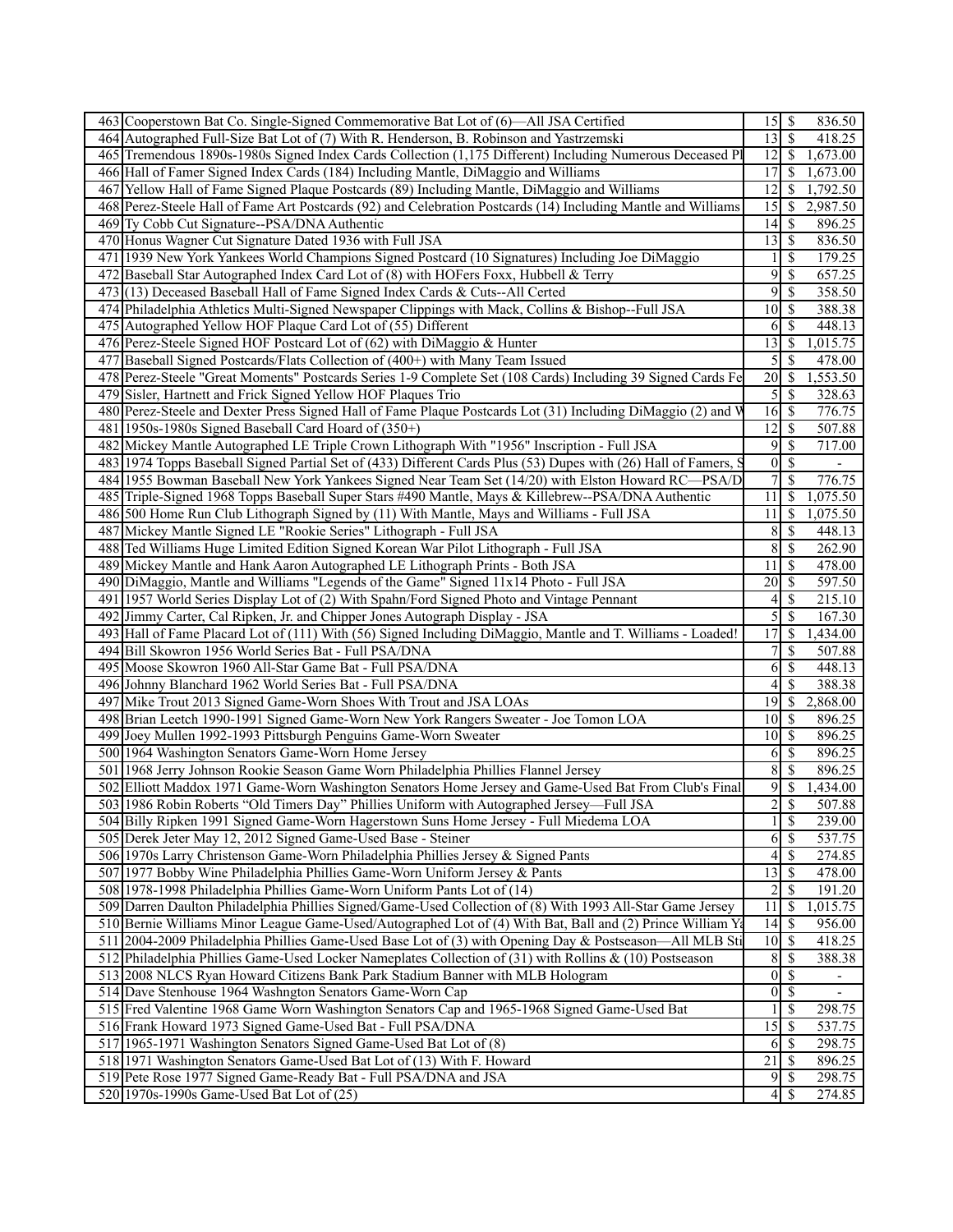| 521 Steve Yzerman Signed Game-Used Hockey Stick with Full JSA                                                                                                                      |                            |                          | 478.00              |
|------------------------------------------------------------------------------------------------------------------------------------------------------------------------------------|----------------------------|--------------------------|---------------------|
| Rickey Henderson 1985-1986 Signed Game-Used Bat - Full PSA/DNA<br>522                                                                                                              | 11                         | -S                       | 507.88              |
| 523<br>Don Mattingly 1986-1989 Signed Game-Used Bat - Full PSA/DNA                                                                                                                 | $29$   \$                  |                          | 1,314.50            |
| 524 Joe Carter 1989 Signed Game-Used Bat - Full PSA/DNA                                                                                                                            | 3                          | \$                       | 143.40              |
| 525 Tony Gwynn Autographed Professional Model Bat - Full PSA/DNA                                                                                                                   | 6                          | -S                       | 239.00              |
| 526 Modern Philadelphia Phillies Game Used Bat Lot of (3) with Howard, Polanco & Utley—All MLB or PSA/I                                                                            | 13                         | \$                       | 1,075.50            |
| 527<br>1950s-2000s Philadelphia Phillies Game-Used Bat Lot of (9)                                                                                                                  | 17                         | \$                       | 657.25              |
| 528 1980s-Modern Philadelphia Phillies Game-Used Bat Lot of (11)                                                                                                                   | $\overline{c}$             | $\mathcal{S}$            | 191.20              |
| 529 2000-Present Philadelphia Phillies Game-Used Bat Lot of (6) with Rollins & Werth                                                                                               |                            | \$                       | 388.38              |
| 530 Satchel Paige Single-Signed 1978 World Series Ball - Full JSA                                                                                                                  | 14 <sup>1</sup>            | S                        | 1,673.00            |
| 531 Mickey Mantle Autographed Mitchell & Ness 1951 Yankees Home Jersey With "No. 7" Inscription - Full JS.                                                                         | $14$ S                     |                          | 2,748.50            |
| 532 Mickey Mantle Single-Signed Bat Display - Full JSA                                                                                                                             | $16 \mid S$                |                          | 1,792.50            |
| 533 1980-1991 Cleveland Indians Team-Signed Baseball Lot of (13) With Reunion Ball                                                                                                 | 8                          | S                        | 448.13              |
|                                                                                                                                                                                    | 11                         |                          |                     |
| 534 1970-1980 Topps Baseball Singles Collection of (7335) Cards—Loaded with Hall of Famers & Stars                                                                                 |                            | -\$                      | 1,195.00            |
| 535 1973-1979 Topps Baseball & Football Complete Sets Lot of (11)                                                                                                                  | 15                         | -\$                      | 1,912.00            |
| 536 Triple Crown Winners Ball Signed by (4) With Mantle and T. Williams - UDA                                                                                                      | $16 \mid$ \$               |                          | 896.25              |
| 537 400 and 500 HR Club Baseball Signed by (18) With Mantle, T. Williams, Stargell and Full JSA                                                                                    | $19$ $\sqrt{5}$            |                          | 896.25              |
| 538 500 HR Club and Triple Crown Winners Signed Baseballs With Mantle and T. Williams on Both - PSA/DNA                                                                            | 15                         | -\$                      | 1,015.75            |
| 539 THIS LOT HAS BEEN WITHDRAWN                                                                                                                                                    | $\vert 0 \vert$            | $\sqrt{S}$               |                     |
| 540 Autographed Baseball Lot of (3) With Single-Signed Mantle and T. Williams and Multi-Signed 500 HR Club                                                                         | 11                         | -\$                      | 1,314.50            |
| Multi-Signed "Milestone" Baseball Lot of (3) With Triple Crown, 500 HRs and 300 Wins<br>541                                                                                        | 12                         | \$                       | 1,135.25            |
| 542 Signed and/or Inscribed "Theme" Baseball Lot of (11) With J. DiMaggio, Mays and T. Williams                                                                                    | 15                         | \$                       | 896.25              |
| 543 Single-Signed Baseball Lot of (55) With Mantle, Mays and T. Williams                                                                                                           | $18$   \$                  |                          | 1,434.00            |
| 544 Single- and Multi-Signed Bat Lot of (8) With Single-Signed Mays and Hall of Fame Pitchers Bat With Hunter                                                                      | 13                         | $\mathsf{S}$             | $\overline{597.50}$ |
| 545 Baseball HOFer Signed Display Lot of (9) With J. DiMaggio/Mantle/Martin Signed Photo                                                                                           | 12                         | S                        | $\overline{567.63}$ |
| 546 Baseball and Football Legends Signed Display Lot of (5) With J. Brown, Mantle and T. Williams                                                                                  | 9                          | $\mathsf{S}$             | 657.25              |
| Multi-Sport Autographed Display Lot of (13) With Ali, (2) J. Brown and Auerbach/Russell<br>547                                                                                     | 17                         | \$                       | 836.50              |
| 548 2009 Bridgestone Invitational Multi-Signed Golf Flag With Mickelson, Singh and Full JSA                                                                                        | 3                          | \$                       | 143.40              |
| 549 Jack Nicklaus and Tiger Woods Single-Signed Golf Flags - Both Certed                                                                                                           | 13                         | 8                        | 567.63              |
| 550 Joe DiMaggio Single-Signed Painted Baseball With "Yankee Clipper" Inscription - Full JSA                                                                                       | $19$ $\sqrt{5}$            |                          | 657.25              |
| 551 Muhammad Ali/Joe Frazier Dual-Signed Display - Full JSA                                                                                                                        | 11                         | <sup>\$</sup>            | 478.00              |
| 552<br>San Francisco 49ers Autographed Football Lot of (2) With Young/Rice Dual-Signed and 1991 Team-Signed                                                                        | 6                          | $\overline{\mathcal{S}}$ | 179.25              |
| 553<br>Jim Brown Autographed Cleveland Browns Helmet With Multiple Inscriptions - Full JSA                                                                                         | 12                         | $\mathcal{S}$            | 717.00              |
| 554<br>Leveland Browns Franchise Greats Autographed Helmet Lot of (3) With J. Brown, Graham and Warfield - .                                                                       | 12                         | \$                       | 717.00              |
| 555 Cleveland Browns Single-Signed Helmet Lot of (3) With J. Brown, Graham and Newsome - All JSA                                                                                   | 11                         | 8                        | 657.25              |
| 556 Pro Football HOFer Single-Signed Mini-Helmet Lot of (12) With J. Brown and Sayers - PSA/DNA                                                                                    | $16 \mid$ \$               |                          | 507.88              |
| 557 NFL Superstars Signed College Mini-Helmet Lot of (14) With P. Manning and E. George                                                                                            | 22                         | S                        | 657.25              |
| 558<br>Ohio State Autographed Full-Size and Mini-Helmet Lot of (24) With Lavelli, Schlichter and Warfield                                                                          | 28                         | 8                        | 1,553.50            |
| 559<br>Cleveland Browns Autographed Mini-Helmet Lot of (25) With Graham, Groza and Kelly                                                                                           | 16                         | \$                       | 776.75              |
| 560 Autographed Football Mini-Helmet Lot of (25) With Baugh, J. Brown and Unitas                                                                                                   | 20                         | \$                       | 1,195.00            |
| 561 NFL HOFers Multi-Signed Helmet and (2) Footballs                                                                                                                               | $\overline{14}$ \$         |                          | 478.00              |
| 562 Cleveland Browns Autographed Helmet/Ball Lot of (12) With HOFers and Stars                                                                                                     | $12 \mid$ \$               |                          | 418.25              |
| Cleveland Browns Single/Multi-Signed Full-Size Football Lot of (10) With J. Brown, L. Kelly and Lavelli<br>563                                                                     | 6                          | $\mathcal{S}$            | 388.38              |
| 564 Single-Signed Football Lot of (15) With J. Brown, W. Payton and Staubach                                                                                                       | $\overline{10}$ \$         |                          | 1,314.50            |
|                                                                                                                                                                                    |                            |                          | 388.38              |
|                                                                                                                                                                                    | 7                          |                          | 657.25              |
| 565 Cleveland Browns Legends Single-Signed Football Lot of (15) With Graham, Lavelli and Warfield - All Cert                                                                       |                            | S                        |                     |
| 566 1964 NFL Champion Cleveland Browns Team-Signed Banner and Football - Both Certed                                                                                               |                            |                          |                     |
| 567 Cleveland Browns Signed Framed Display Lot of (9) With J. Brown and P. Brown                                                                                                   | $10\overline{\smash{)}\,}$ |                          | 418.25              |
| 568 Cleveland Browns HOF Autograph Display Lot of (6) With J. Brown and Graham                                                                                                     | 7                          | \$                       | 298.75              |
| 569 Jim Brown Autographed Photograph Lot of (3) - All Certed                                                                                                                       | 8                          | \$                       | 328.63              |
| 570<br>Ohio State University Signed/Unsigned Memorabilia Lot of (17) With Hayes, Meyer and Warfield                                                                                | 16                         | -\$                      | 1,135.25            |
| 571<br>Green Bay Packers Display and Autograph Lot of (3) Including Multi-Signed Football With Nitschke and Sta                                                                    | 14                         | $\mathcal{S}$            | 478.00              |
| 572<br>Wilt Chamberlain Single-Signed Basketball With "13" Inscription - Full PSA/DNA                                                                                              | $\overline{15}$            | l \$                     | 956.00              |
| 573 NBA Legends Single-Signed Basketball Lot of (7) With Kobe, Magic and Kareem                                                                                                    | 14                         | l S                      | 657.25              |
| 574 LeBron James Autographed Cleveland Cavaliers Jersey - UDA                                                                                                                      | 18                         | \$                       | 896.25              |
| 575 "Draft Day" Movie Cast Signed Pair with Jersey & Football—Both Full JSA                                                                                                        | $\overline{21}$            | -S                       | 1,195.00            |
| 576 Vintage Baseball Pennant Lot of (16) With 1937 Cubs Mini-Pennant and 1948 Indians Full-Size                                                                                    | 8                          | -S                       | 448.13              |
| 577 1970-1981 Football Card Collection of (5754) Cards with Several Stars<br>578 1940s-Modern Multi-Sport Program/Yearbook Lot of (22) with 1964 Cleveland Browns Championship Gam | $10$ $\sqrt{ }$<br>95      |                          | 776.75<br>286.80    |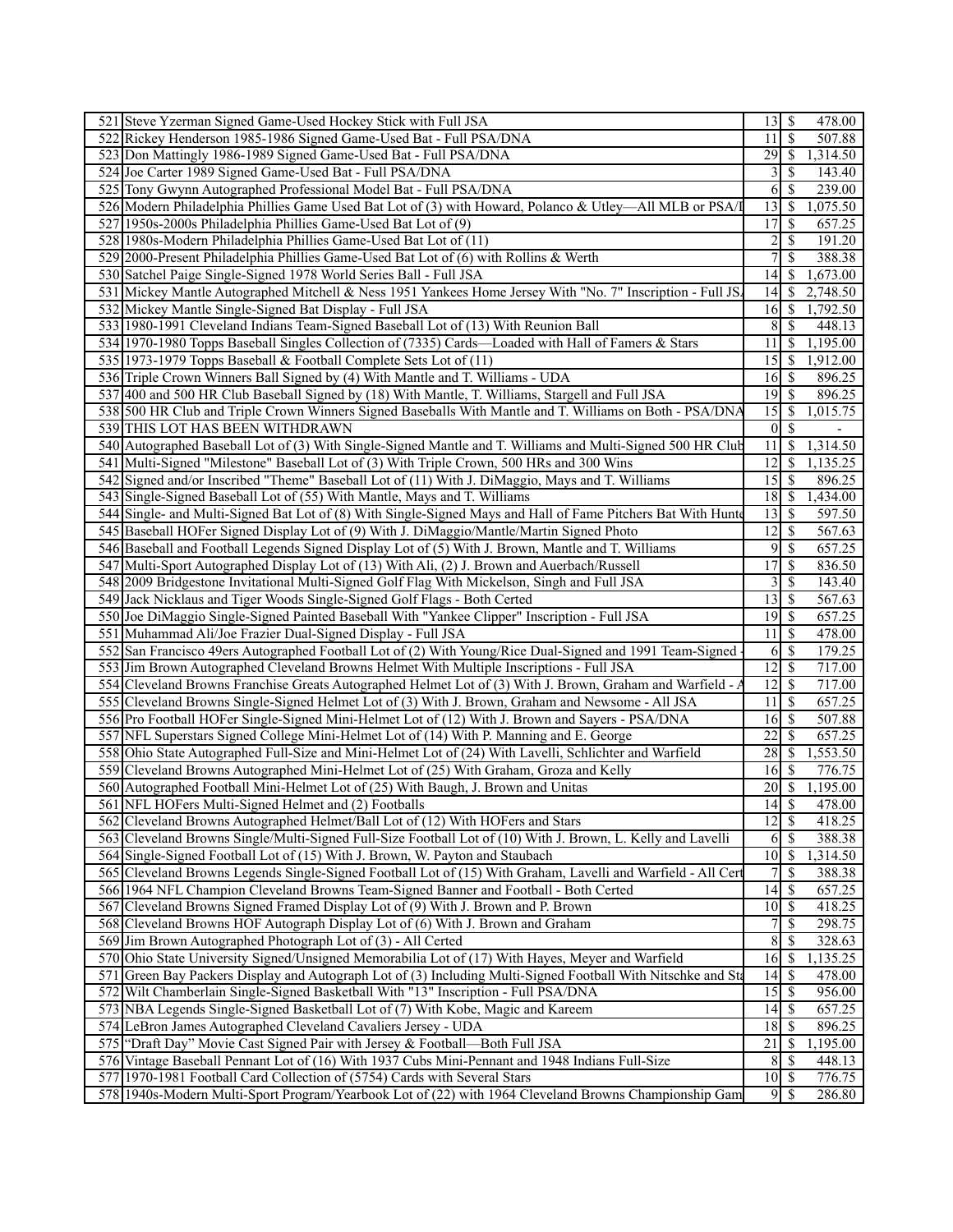| 579 1951 Bowman Football Complete Set (144/144) with (4) SGC Graded Stars                                                            |                    |                          | 14 \$ 1,135.25              |  |
|--------------------------------------------------------------------------------------------------------------------------------------|--------------------|--------------------------|-----------------------------|--|
| 580 1952 Bowman Football Large PSA Graded Near Set of (139/144) Cards                                                                |                    |                          | $\overline{19}$ \$ 5,975.00 |  |
| 581 1952 Bowman Football Large Partial Set of (88/144) Plus (67) Duplicates with Many Stars & Shortprints                            |                    |                          | 21 \$ 2,031.50              |  |
| 582 1957 Topps Football Complete Set (154/154) with (3) SGC Graded Stars Plus Checklist                                              | 13 <sup>1</sup>    | <sup>\$</sup>            | 1,135.25                    |  |
| 583 1888 N162 Goodwin Champions Harry Beecher PSA 1 (mk)--First Football Card                                                        | 10 <sup> </sup>    |                          | \$1,553.50                  |  |
| 584 1953-1955 Bowman Football Partial Set Run                                                                                        | 11                 | <sup>\$</sup>            | 1,195.00                    |  |
| 585 1954 Bowman Football Complete Set of (128) Cards with (18) PSA Graded                                                            | 12                 | <sup>\$</sup>            | 776.75                      |  |
| 586 1955 Topps All-American Football Complete Set (100/100) Plus Both Error Variations with (4) Graded Stars                         | $\overline{20}$ \$ |                          | 1,135.25                    |  |
| 587 1955 Topps Football All-American Near Set of (97/100) Cards                                                                      | $101$ S            |                          | 717.00                      |  |
| 588 1955-1958 Topps Football Near/Partial Set Run with Several Stars                                                                 | 17 <sup>1</sup>    | <sup>\$</sup>            | 1,912.00                    |  |
|                                                                                                                                      |                    |                          |                             |  |
| 589 1951 Topps Magic Football Set (75/75) & 1956 Topps Football Set (120/120) Plus PSA 4 Checklist                                   | 3<br>7             | <sup>\$</sup>            | 448.13                      |  |
| 590 1957 Topps Football Complete Set (154/154) with (7) Graded Stars Including Unitas RC                                             |                    | \$                       | 717.00                      |  |
| 591 1958 Topps Football Complete Set (132/132) with SGC 50 Jim Brown Rookie                                                          | 61                 | \$                       | 597.50                      |  |
| 592 1958 Topps Football Complete Set of (132) Cards with (2) SGC Graded Stars                                                        | $\mathfrak{S}$     | $\mathbb{S}$             | 537.75                      |  |
| 593 1959 Topps Football Complete Set (176/176) with (4) SGC Graded Stars                                                             | 61                 | <sup>\$</sup>            | 478.00                      |  |
| 594 1955-1959 Topps Football Group of (254) Cards with (10) Graded                                                                   | 9                  | <sup>\$</sup>            | 567.63                      |  |
| 595 1960-1962 Fleer Football Complete Set Run                                                                                        | 25                 | <sup>S</sup>             | 2,868.00                    |  |
| 596 1963 Fleer Football Set of (88) with (4) PSA Graded Plus Checklist                                                               | 22                 | -S                       | 1,912.00                    |  |
| 597 1964 Topps Football Complete Set (176/176)                                                                                       | 13                 | -S                       | 717.00                      |  |
| 598 1959-1961 Topps Football Near/Partial Set Run                                                                                    | 27                 | <sup>\$</sup>            | 3,286.25                    |  |
| 599 1960 & 1961 Topps Football Complete Sets                                                                                         | 9                  | <sup>\$</sup>            | 896.25                      |  |
| 600(3) 1960-1961 Topps, Fleer & Nu-Card Football Complete Sets                                                                       |                    | <sup>\$</sup>            | 776.75                      |  |
| 601 1960-1962 Fleer Football Collection of (708) Cards with Many Stars                                                               | 16 <sup> </sup>    | <sup>\$</sup>            | 1,673.00                    |  |
| 602 1962 Post Cereal Football Complete Set of (200) Cards—Sharp!                                                                     | 32                 |                          | \$3,585.00                  |  |
| 603 1962 Topps Football Complete Set of (176) Cards with (2) PSA Graded Stars                                                        | 11 <sup>1</sup>    | <sup>\$</sup>            | 956.00                      |  |
| 604 1962 & 1963 Topps Football Complete Sets                                                                                         | 13                 | $\overline{\mathcal{S}}$ | 1,195.00                    |  |
| 605 1965 Topps Football Near Set (175/176) with SGC Graded Namath RC                                                                 | 91                 | $\mathbb{S}$             | 1,314.50                    |  |
| 606 1964-1967 Philadelphia Gum Football Complete Set Run                                                                             | 17                 | <sup>\$</sup>            | 1,195.00                    |  |
| 607 1966 & 1967 Topps Football Complete Sets                                                                                         |                    | \$                       | 717.00                      |  |
| 608 1968-1971 Topps Football Complete/Near Set Run with (4) SGC Graded Stars                                                         | 16 <sup> </sup>    | <sup>\$</sup>            | 1,195.00                    |  |
| 609 1970 Topps Football Hoard of (1084) Cards with Near Set (254/263)—Sharp!                                                         | 19                 | $\mathbb{S}$             | 2,629.00                    |  |
| 610 1954-1965 Topps, Bowman & CFL Football Card Collection (345) with Unitas RC                                                      | 16                 | <sup>\$</sup>            | 717.00                      |  |
| 611 1964-1967 Philadelphia Gum Football Collection of (643) Cards with 1964 Near Set (183/198)                                       | 26                 | <sup>\$</sup>            | 2,629.00                    |  |
| 612 1966 & 1967 Topps Football Complete Sets                                                                                         | 6                  | <sup>\$</sup>            | 657.25                      |  |
| 613 1952 Bowman Football Large #144 Jim Lansford Rookie Shortprint SGC 70                                                            | 21                 | <sup>\$</sup>            | 1,015.75                    |  |
| 614 (4) 1962 Post Cereal Football PSA 5-7 Graded Shortprints                                                                         | 9                  | <sup>\$</sup>            | 418.25                      |  |
| 615 1945 Orange Bowl Program Signed by 29 Members of the Georgia Tech Team                                                           | $\overline{3}$     | $\mathbb{S}$             | 143.40                      |  |
| 616 1907-10 Yale Game-Action Color Litho Postcards Collection (5)                                                                    | $\overline{0}$     | $\mathbb{S}$             |                             |  |
| 617 1928-29 USC National Champions 8x10 Photos Collection (16) Including Individual and Team Examples                                | $\overline{3}$     | $\mathbb{S}$             | 83.65                       |  |
|                                                                                                                                      |                    | \$                       | 59.75                       |  |
| $618$  1980s-2000s Super Bowl Press Pins Lot $(6)$<br>619 1972 Topps Football Complete Set of (351) Cards with SGC 92 #343 Namath IA | 22                 | $\overline{\mathcal{S}}$ | 1,912.00                    |  |
| 620 1973-1976 Topps Football Complete Set Run                                                                                        |                    |                          | $9 \ \ 1,075.50$            |  |
|                                                                                                                                      | 21                 |                          |                             |  |
| 621 1973-1976 Topps Football Complete Set Run Plus (2568) 1951-1981 Singles with Many Stars                                          |                    | $\mathbb{S}$             | 1,792.50                    |  |
| 622 1977 Topps Mexican Football Group of (43) PSA & SGC Graded Cards with Many Hall of Famers & Shortp                               | $\frac{3}{2}$      | $\mathbb{S}$             | 262.90                      |  |
| $623(15)$ 1977-1990 Topps & Score Football Complete Sets                                                                             | $11 \mid$ \$       |                          | 836.50                      |  |
| 624 1948-1990s Notre Dame Football Graduates Collection of (619) Cards with Many Hall of Famers & Stars                              | 6                  | $\mathbb{S}$             | 388.38                      |  |
| 625 University of California's Perry Schwartz 1930s-40s Personal Autograph Collection (10 Items, 50 Signatures                       | 10                 | $\mathbb{S}$             | 418.25                      |  |
| 626 Johnny Unitas Autographed 1958 Spalding Advisory Staff Photo - JSA                                                               | $\overline{0}$     | $\mathbb{S}$             |                             |  |
| 627 1963 NFL Pro Bowl Multi-Signed Football With J. Brown, Sherman and Full JSA                                                      | $\mathfrak{S}$     | $\mathbb{S}$             | 286.80                      |  |
| 628 Joe Robbie Ephemera Lot (5 Items) Including 3 Signed Pieces                                                                      | 9                  | $\mathbb{S}$             | 388.38                      |  |
| 629 Baltimore Colts/Ravens Memorabilia Collection with Heavy Unitas Content                                                          | 61                 | $\mathbb{S}$             | 657.25                      |  |
| 630 Chicago Bears Autographed Lot of (10) With Butkus/Sayers Display and (9) HOFer Signed Postcards                                  | 3                  | <sup>\$</sup>            | 215.10                      |  |
| 631 Walter Payton Single-Signed Index Card Lot of (10) - All PSA/DNA Slabbed                                                         |                    | $\mathbb{S}$             | 1,015.75                    |  |
| 632 Walter Payton Autographed Chicago Bears Road Jersey With Multiple Inscriptions - Full PSA/DNA                                    | $\overline{9}$     | \$                       | 1,792.50                    |  |
| 633 Football Hall of Famers and Star Players Signed Index Cards, GPCs and Miscellaneous Items Lot (35 Pieces                         | 10                 | -S                       | 537.75                      |  |
| 634 Football Hall of Famers and Star Players Signed Photos Lot (38)                                                                  | 61                 | <sup>\$</sup>            | 250.95                      |  |
| 635 Green Bay Packers Autograph Display and (4) Cards With Hornung and J. Taylor                                                     | $\overline{0}$     | -S                       |                             |  |
| 636 Football Autographed Lot of (3) with Multi-Sport Football                                                                        | $\vert 4 \vert$    | $\mathbb{S}$             | 250.95                      |  |
|                                                                                                                                      |                    |                          |                             |  |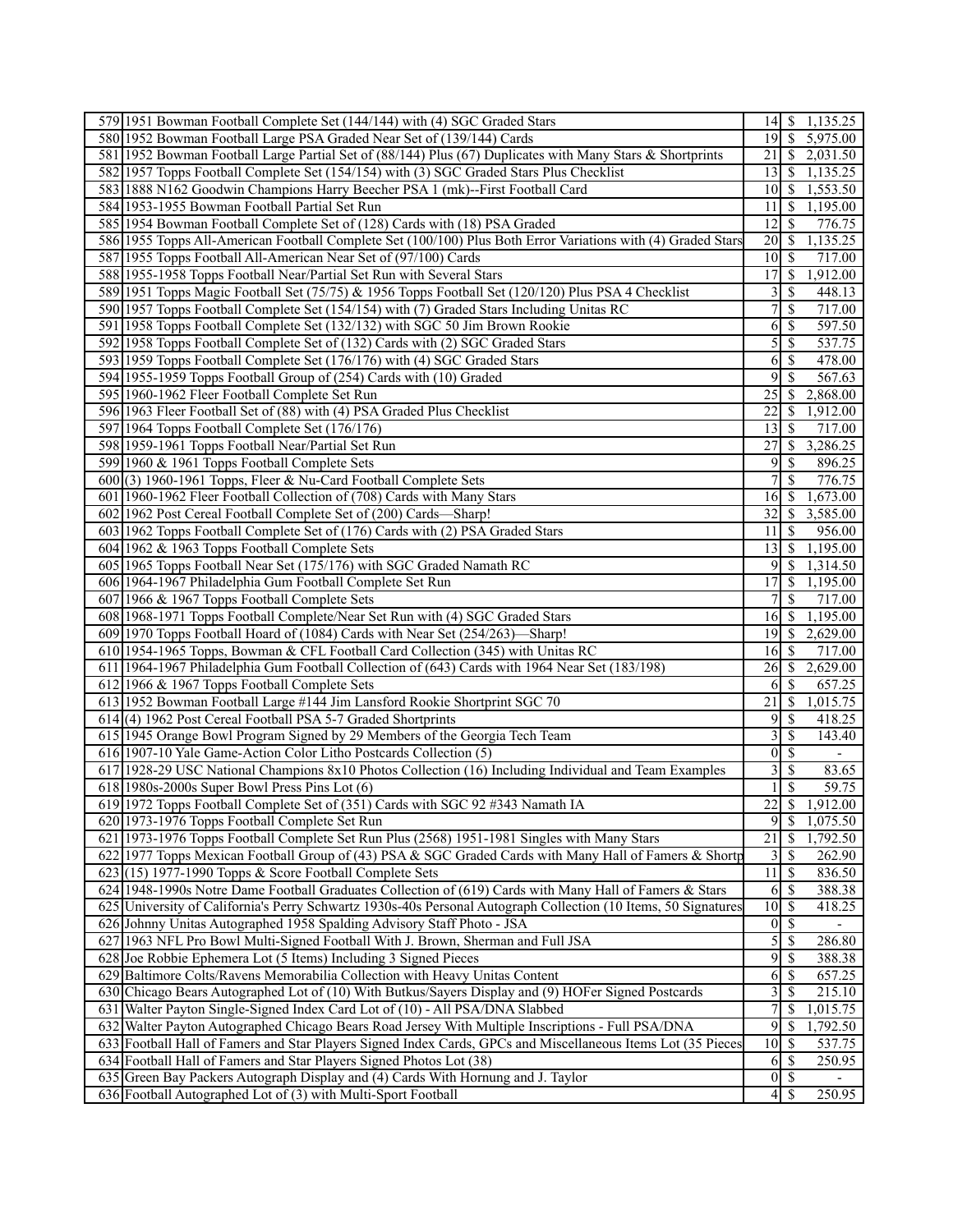| 637 Joe Namath Autographed New York Jets and University of Alabama Mini-Helmets - Both Certed                                                                                              | 7 <sup>1</sup>     | \$<br>274.85                                    |
|--------------------------------------------------------------------------------------------------------------------------------------------------------------------------------------------|--------------------|-------------------------------------------------|
| 638(2) Joe Namath Autographed Kevin Charles Giclée-on-Canvas Paintings - Both Full JSA                                                                                                     | 4 <sup>1</sup>     | \$<br>274.85                                    |
| 639 Peyton Manning Autographed Full-Size Denver Broncos Helmet - PSA/DNA                                                                                                                   |                    | $3 \overline{\smash{)}8}$<br>388.38             |
| 640 1999 Pro Football Hall of Fame Signatures Series "Platinum Edition" Complete Unopened Signed Set (111/1                                                                                | 16                 | \$<br>1,135.25                                  |
| 641 1988-2013 Goal Line Art Gold Edition Complete Set of (280) with All Issued (223) Signed--All #16/100                                                                                   | 9                  | \$17,925.00                                     |
| 642 1969 Washington Redskins Team-Signed Football With Lombardi, Jurgensen and Taylor - Full JSA                                                                                           | $\overline{5}$     | \$<br>836.50                                    |
| 643 Pro Football HOFer/Superstar Autographed Lot of (3) With Elway, Favre, B. Sanders and More!                                                                                            | $10$   \$          | 956.00                                          |
| 644 1930s Knute Rockne 4" Bronze Paperweight                                                                                                                                               | $\overline{2}$     | \$<br>191.20                                    |
| 645 1938-40 West Coast Collegiate Teams "Game Action" News-Service Photos Lot (28) Including Stanford and                                                                                  |                    | \$<br>119.50                                    |
| 646 1944 "Steam Rollers" Black Football Team 8x10 Photo                                                                                                                                    |                    | \$<br>59.75                                     |
| 647 1930s-50s Collegiate Football Press Passes Lot (18 Items) Including Pieces from the Mel Allen Estate                                                                                   | $\overline{2}$     | \$<br>143.40                                    |
| 648 Scarce Philadelphia Eagles 1940s and 1960 Championship Pennants Pair                                                                                                                   | $\overline{3}$     | \$<br>286.80                                    |
| 649 Washington Redskins Souvenir Lot of (3) With (2) Bobblehead Dolls and "Very Rare" 1940s Pennant                                                                                        | $10$   \$          | 358.50                                          |
| 650 1920s-70s Collegiate and Professional Football Photos Lot (43) Including Hall of Famers                                                                                                | 6                  | \$<br>179.25                                    |
| 651 Massive Ray Lewis 2-1/2 Feet x 4 Feet Acrylic Paint/Colored Pencil Original Artwork by Adam Port                                                                                       |                    | \$<br>2,987.50                                  |
| 652 Ray Lewis 18x24 Acrylic Paint/Colored Pencil Original Drawing by Adam Port                                                                                                             |                    | \$<br>1,195.00                                  |
| 653 1899 Chicago Times-Herald University of Notre Dame Team Supplemental Photo                                                                                                             | 5                  | \$<br>286.80                                    |
| 654 Amazing 1920s-1960s Figural, Ribboned and Other College Football Stadium Souvenir Pins Hoard (120)                                                                                     | 8                  | <sup>\$</sup><br>1,075.50                       |
| 655 1910 T225 Prizefighter Series 101 Complete SGC Graded Set (25/25)--#3 on Registry                                                                                                      | $\overline{5}$     | <sup>\$</sup><br>418.25                         |
| 656 Vintage Boxing Postcard/Photo/Tobacco Card Lot of (53) with (2) Jack Dempsey                                                                                                           | $11 \mid$ \$       | 418.25                                          |
| 657 Abe Attell Ephemera Lot (6 Items) Including One Signed Piece                                                                                                                           | $\overline{2}$     | \$<br>203.15                                    |
| 658 1890s-1950s Boxing Photos Collection (15) Including Jeffries, Louis and Marciano                                                                                                       | $\overline{3}$     | \$<br>215.10                                    |
| 659[3/22/67 Ali vs. Folley Madison Square Garden Boxing Program-"Ali's Last Fight Before Being Stripped of                                                                                 | 20                 | \$<br>2,270.50                                  |
| 660 Tough 1/2/74 Ali vs. Frazier Fight II Program in Better Grade                                                                                                                          | $0\vert$ \$        | $\overline{\phantom{a}}$                        |
| 661 Muhammad Ali Autographed Airline Ticket Sleeve Dated August 7, 1975 - Full JSA                                                                                                         | $\overline{4}$     | \$<br>215.10                                    |
| 662 1930-2003 Boxing Publication and Memorabilia Collection of (103) with Ali & Frazier                                                                                                    | 13                 | \$<br>836.50                                    |
| 663 Scarce 1888 "Billy Edwards' Art of Boxing and Manual of Training" Hardcover Book                                                                                                       | $2$ \ $\sqrt{3}$   | 71.70                                           |
| 664 Interesting Jack Dempsey 1910s-20s Ephemera Collection (12 Items) Including 3 Signed Pieces                                                                                            | 12                 | \$<br>328.63                                    |
| 665 Floyd Patterson 1962 Signed GPC                                                                                                                                                        | $\overline{2}$     | \$<br>71.70                                     |
| 666 1965 Ali-Liston "Phantom Punch" Full Tickets Lot (3 Different)                                                                                                                         | 14                 | S<br>537.75                                     |
| 667 Sam Snead Signed Personal Check Lot of (10)                                                                                                                                            | 7                  | \$<br>262.90                                    |
| 668 1948 Bowman Basketball #69 George Mikan Rookie--PSA Authentic                                                                                                                          | $\overline{8}$     | \$<br>776.75                                    |
| 669 1950s-90s Bill Russell/Larry Bird News Service Photos Lot (21) Including 12/20/56 Russell's Celtics Debut                                                                              | $\overline{3}$     |                                                 |
| 670 Bobby Orr Mid-to-Late 1970s Team Issued Victoriaville Hockey Stick                                                                                                                     |                    |                                                 |
|                                                                                                                                                                                            |                    | <sup>\$</sup><br>95.60                          |
|                                                                                                                                                                                            | $\overline{2}$     | \$<br>131.45                                    |
| 671 Bobby Orr Signed Photo in Framed Display                                                                                                                                               | 12                 | \$<br>215.10                                    |
| 672(3) 1948 Bowman Basketball Uncut Scrap Sheets with Mikan RC                                                                                                                             | 23                 | 3,883.75<br>-S                                  |
| 673(7) 1973-74 to 1975-76 Topps Basketball Near Sets Plus (931) Duplicates                                                                                                                 | 9                  | <sup>\$</sup><br>717.00                         |
| 674 1986-87 Fleer Basketball Partial Set of (89/132) Different Plus (7/12) Stickers with PSA Graded Jordan Roo                                                                             | $25 \mid$ \$       | 1,912.00                                        |
| 675 1940s-1950s "Champion's Basketball" 2-Cent Arcade Game With Original Stand                                                                                                             | $\overline{3}$     | <sup>\$</sup><br>567.63                         |
| 676 Michael Jordan 2004 UDA LE "Breaking Through" Autographed Shadowbox Display                                                                                                            | 10 <sup>1</sup>    | \$<br>956.00                                    |
| 677 Association of Professional Ball Players of America (APBPA) Ring - Wilmer Reid                                                                                                         | $\overline{2}$     | \$<br>448.13                                    |
| 678 NBA Official "Referee" Ring                                                                                                                                                            |                    | $0 \mid \mathsf{S}$<br>$\overline{\phantom{a}}$ |
| 679 2004 Arkansas Razorbacks NCAA Track Champions Ring - Maurice Bridges [reserve not met]                                                                                                 | 2s                 |                                                 |
| 680 1997 PPG Cart World Series Champions Ring - Bobby Bagosy                                                                                                                               |                    | $0 \mid \mathsf{S}$                             |
| 681 Kevin Harvick 2008 Sharpie 500 Signed Fire Suit                                                                                                                                        |                    | $5\overline{\smash{)}\,}$<br>328.63             |
| 682 1956-1963 Indianapolis 500 Pit Badge/Press Pin Collection of (6)                                                                                                                       | 13S                | 388.38                                          |
| 683 1979-80 Topps Hockey Complete Set (264/264) Including (3) #18 Gretzky SGC Graded Rookies Plus Signed                                                                                   | $\overline{13}$ \$ | 776.75                                          |
| 684 1968-69 to 1977-78 Topps Hockey Singles Collection of (250) Cards with Stars—Sharp!                                                                                                    |                    | 896.25                                          |
| 685 Stunning 1985-2008 Mario Lemieux Graded Collection (10) with (3) Rookies & (2) Certified Autographs                                                                                    |                    | $9 \mid S$<br>597.50                            |
| 686 1959-1968 Baseball & Football Shoebox Collection of (1469) Cards with 1965 Philadelphia Football Set                                                                                   | $19$ \$            | 1,673.00                                        |
| 687 1964-1980 Topps Football & Basketball Collection of (2614) Cards with Payton Rookie                                                                                                    |                    | 657.25                                          |
| 688 1956-1990 Washington Redskins, Senators & Capitals Collection of (1234) Cards                                                                                                          | $18 \mid$ \$       | 567.63                                          |
| 689 1954-1990 Football & Hockey Shoebox Collection of (1321) Cards with (30) PSA Graded                                                                                                    | $10 \mid$ \$       | 537.75                                          |
| 690 $(117)$ 1970s-1990s Mostly Baseball Complete Sets Plus (32,000+) Baseball & Football Singles                                                                                           | $\overline{17}$ \$ | 717.00                                          |
| 691 (163) 1982-1992 Baseball Sets & Wax Boxes Plus (72,000+) Multi-Sport Singles                                                                                                           |                    | $\mathbb{S}$<br>478.00                          |
| 692 1887-1964 Multi-Sport Grab Bag with Hall of Famers (18)                                                                                                                                | $12 \mid$ \$       | 896.25                                          |
| 693 1969-1983 Hockey & Basketball Grab Bag of (76) Cards with Cousy, Orr & Robertson<br>694 Multi-Sport Card Lot of (6500+) from Dealer Showbox Inventory Including RCs, Stars, SPs & More | $\overline{2}$     | $8 \mid S$<br>388.38<br>\$<br>191.20            |